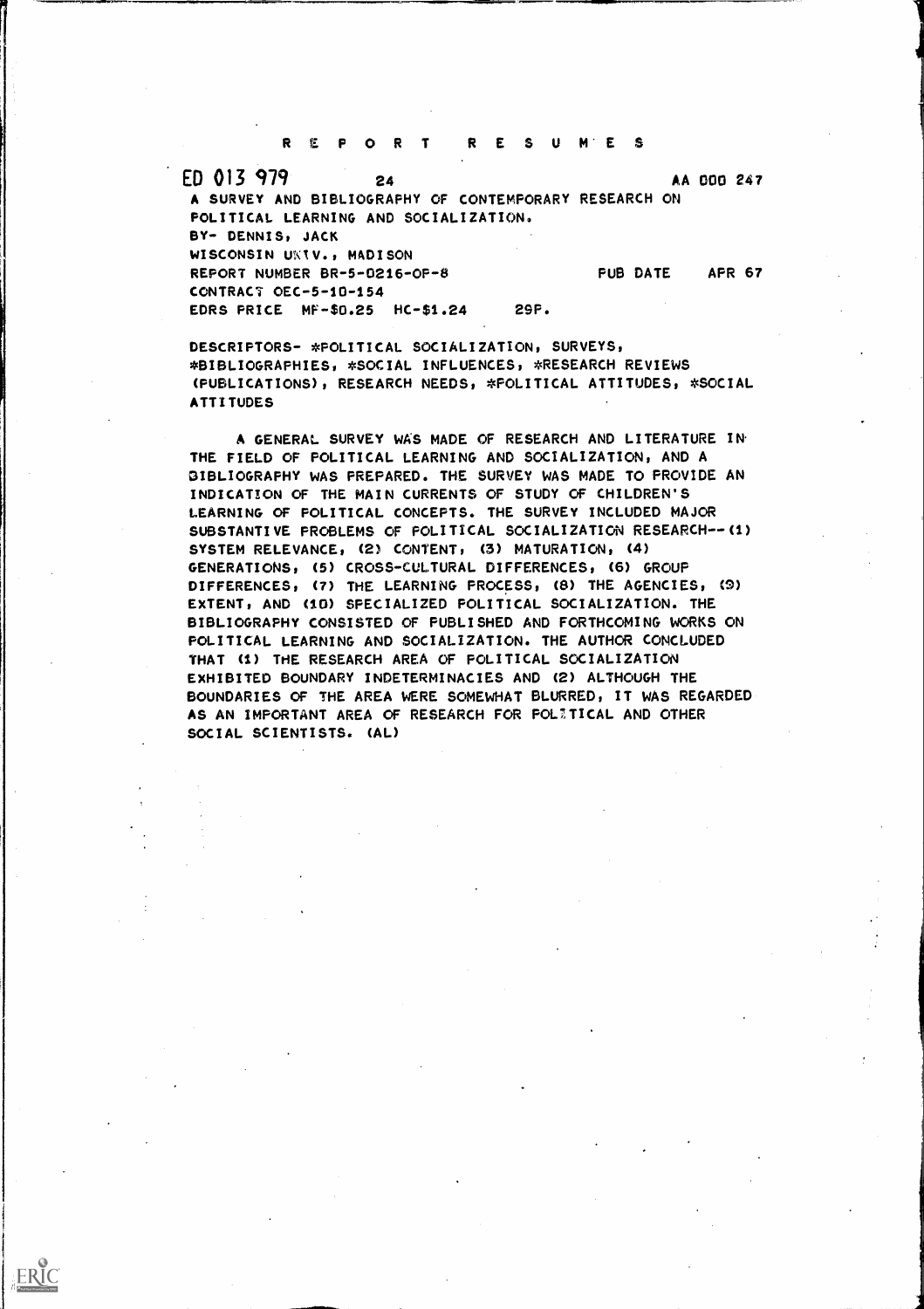$BR5-0.216$  $PA24$ 

# A SURVEY AND BIBLIOGRAPHY-OF CONTEMPORARY RESEARCH ON POLITICAL LEARNING AND SOCIALIZATION r

.<br>.<br>.<br>.

f

 $\mathcal{A}_1$   $\mathcal{A}_2$  $\mathbf{r}_1$  -  $\mathbf{r}_2$ 

 $\partial^2\mathcal{G}^*\partial^2\mathcal{G}^*_{\mathcal{G}}$ 

° SEA

PL CP ME

ð

is distribution of the contract of

OGNITIVE NO LEARNING A PRODUCED

la

1.= so, 4r

 $\mathbf{r}$ .  $\mathbf{r}$ 

ED013979

cz.

WISCONSIN RESEARCH AND DEVELOPMENT

f

# CENTER FOR COGNITIVE LEARNING

■ 10000247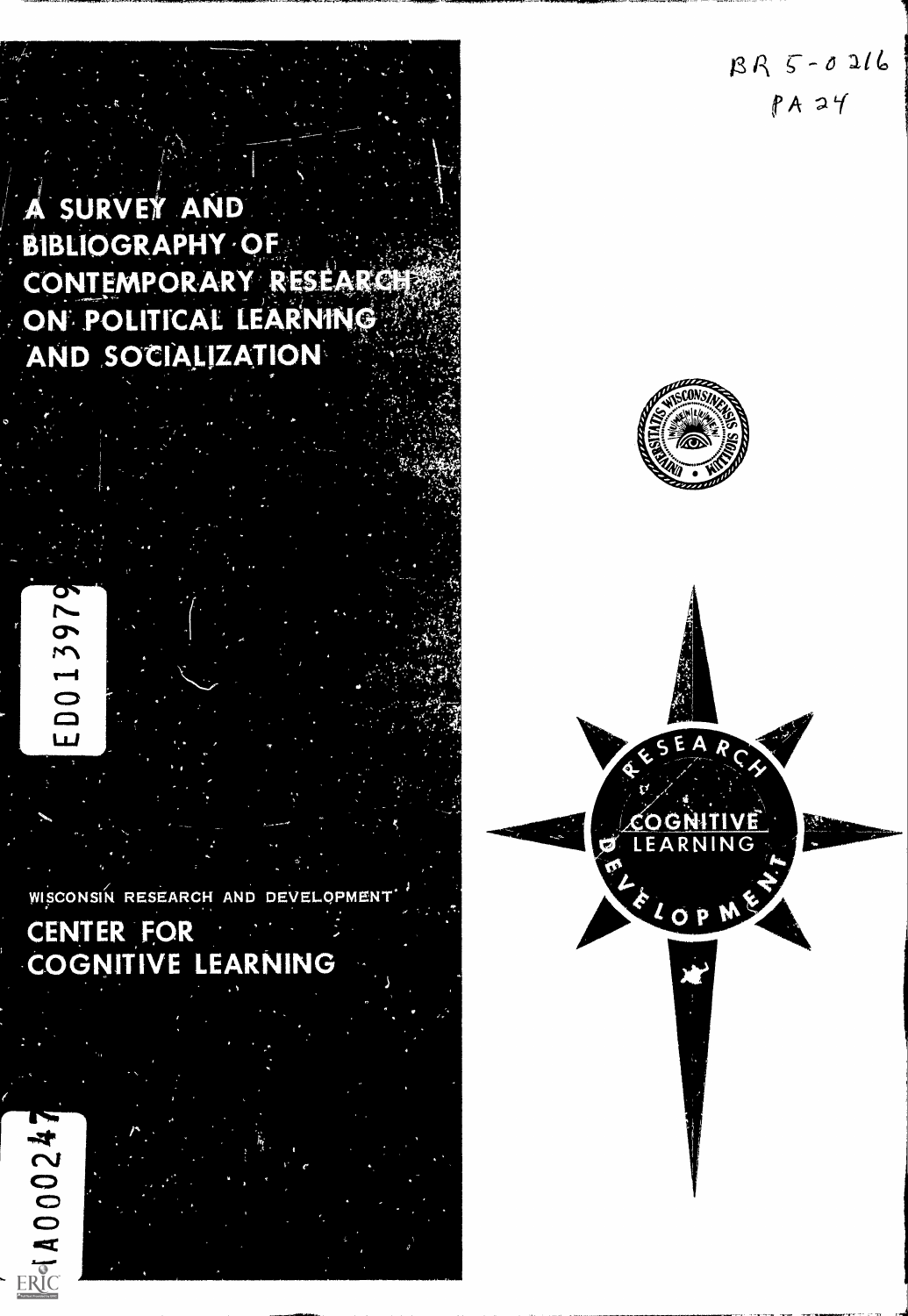# Occasional Paper No. 8

# A SURVEY AND BIBLIOGRAPHY OF CONTEMPORARY RESEARCH

# ON POLITICAL LEARNING AND SOCIALIZATION

Jack Dennis Assistant Professor of Political Science

With the assistance of Irvin H. Bromall and Margaret Colvin Tropp

Wisconsin Research and Development Center for Cognitive Learning The University of Wisconsin Madison, Wisconsin

April 1967

The research reported herein was performed pursuant to a contract with the United States Office of Education, Department of Health, Education, and Welfare, under the provisions of the Cooperative Research Program.

Center No. C-03 / Contract OE 5-10-154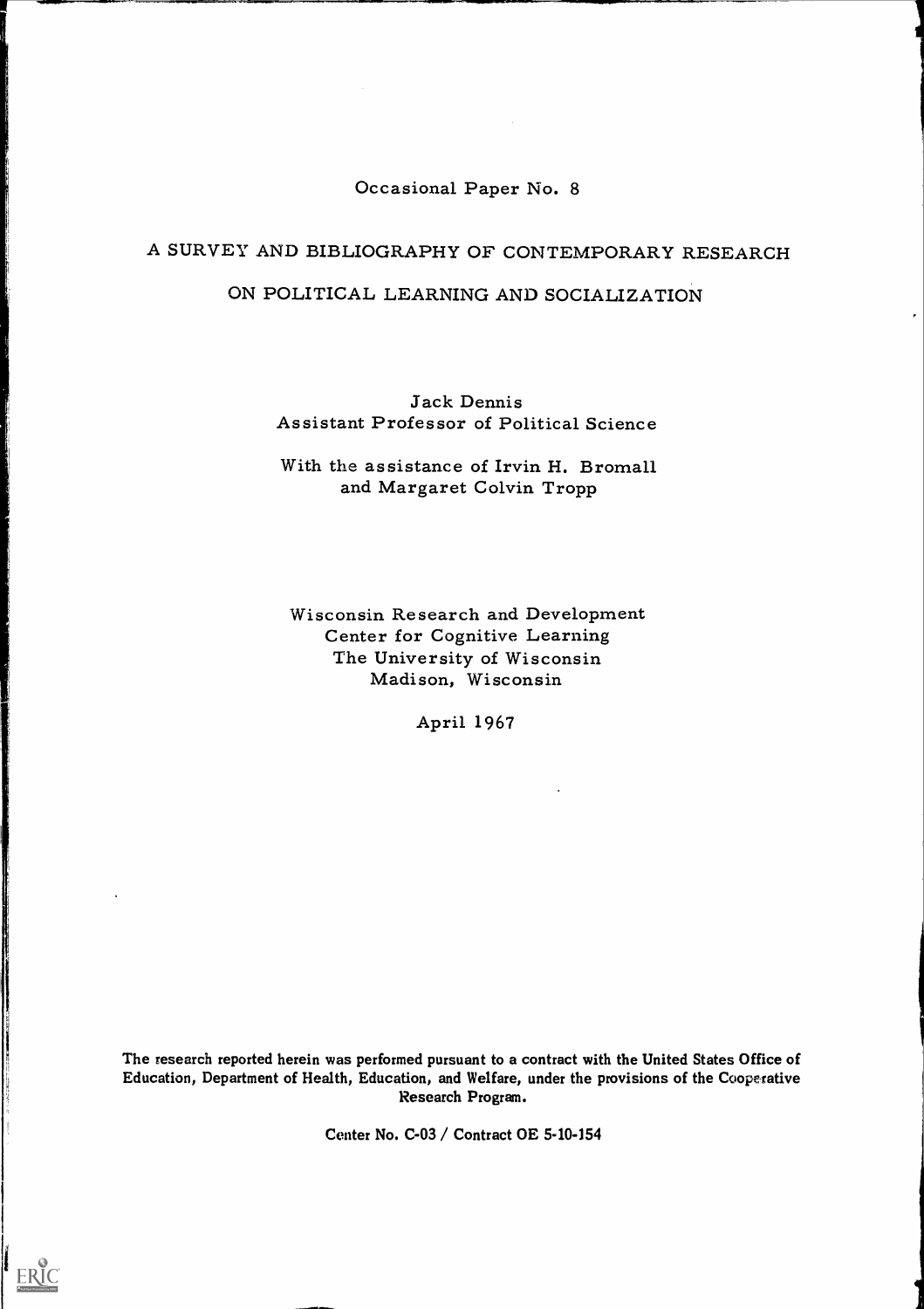#### FOREWORD

.01 411,-. FINNINFM,

ERIC

To contribute to an understanding of, and the improvement of educational practices related to, cognitive learning by children and youth is the goal of the Wisconsin R & D Center. Of primary concern are the learning of conc the nurturing of related cognitive skills. Conditions within the learner and conditions within the learning situation are also relevant areas of research and development.<br>In the study of children's learning of political concepts, Professor Dennis

and his assistants have compiled an extensive bibliography of published and forthcoming works as a first step in the synthesis of the existing knowledge in the developing area of political socialization research. The value of the bibliography alone to researchers and curriculum developers is considerable. By introducing the bibliography with a survey of political socialization research<br>in which he identifies ten basic problem dimensions and uses existing empirical hypotheses to illustrate the dimensions, Professor Dennis emphasizes the ex-<br>tent of research that has been completed while giving the political and social scientist an introduction to the emerging field of political socialization and a foundation for ase of the bibliography.

> Herbert J. Klausmeier Co-Director for Research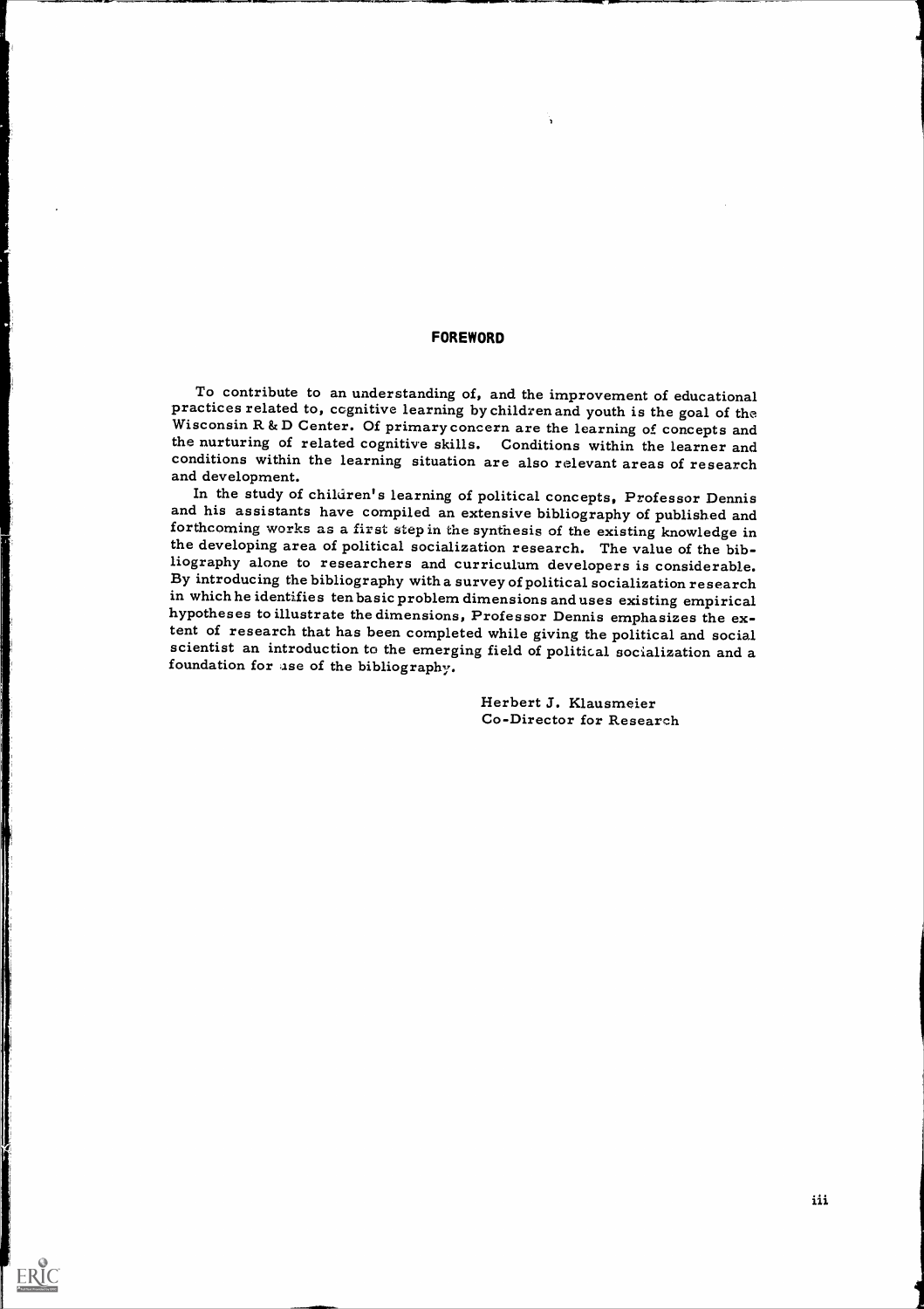#### **PREFACE**

The forms which synthesis of existing knowledge may take are many, ranging from isolation of grand, unifying principles to the cataloguing of tested hypotheses. The present work attempts neither of these tasks, although it could serve as a first step toward their eventual accomplishment. What is attempted here is to give an indication of the main currents of a newly developing aca-<br>demic area. It consists of two parts: (1) a general survey of the major sub-<br>stantive problems of political socialization research, (2) a biblio

J. D.

 $\hat{\pmb{\mu}}$ 

 $\mathbf v$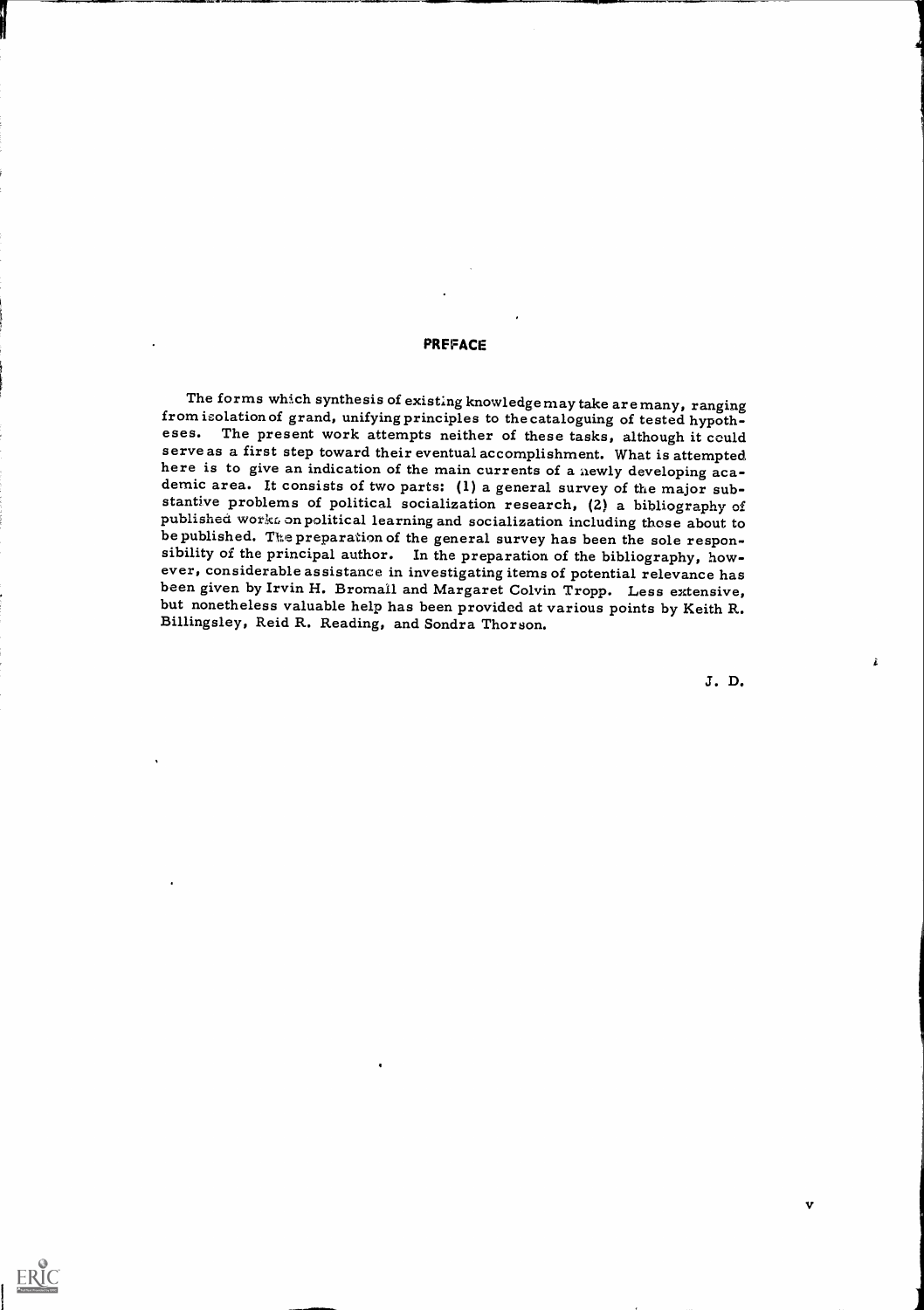# CONTENTS

 $\langle \sigma \rangle$ 

 $\underset{\overbrace{\mathbf{F} \text{full test Provided by EBC}}}{\mathbf{F} \times \mathbf{F} \times \mathbf{F} \times \mathbf{F} \times \mathbf{F} \times \mathbf{F} \times \mathbf{F} \times \mathbf{F}}$ 

|     |                                                               | page                    |  |
|-----|---------------------------------------------------------------|-------------------------|--|
|     | Abstract                                                      | ix.                     |  |
| Ι.  | Survey of the Political Learning and Socialization Literature | 1                       |  |
|     | Definition of Political Socialization                         | $\mathbf{z}$            |  |
|     | Other Criteria of Inclusion                                   | $\overline{\mathbf{3}}$ |  |
|     | The Main Areas of Political Socialization Research            | 3                       |  |
|     | System-Relevance                                              | $\boldsymbol{4}$        |  |
|     | Content                                                       | $\boldsymbol{4}$        |  |
|     | Maturation                                                    | 5                       |  |
|     | Generations                                                   | 5                       |  |
|     | Cross-Cultural Differences                                    | 6                       |  |
|     | Group Differences                                             | 6                       |  |
|     | The Learning Process                                          | 6                       |  |
|     | The Agencies                                                  | 7                       |  |
|     | Extent                                                        | 7                       |  |
|     | Specialized Political Socialization                           | 7                       |  |
|     | Conclusion                                                    | 8                       |  |
|     | <b>Notes</b>                                                  | 8                       |  |
|     |                                                               |                         |  |
| II. | Bibliography of Published and Forthcoming Works on            |                         |  |
|     | Political Learning and Socialization                          | 11                      |  |
|     | Appendix                                                      | 23                      |  |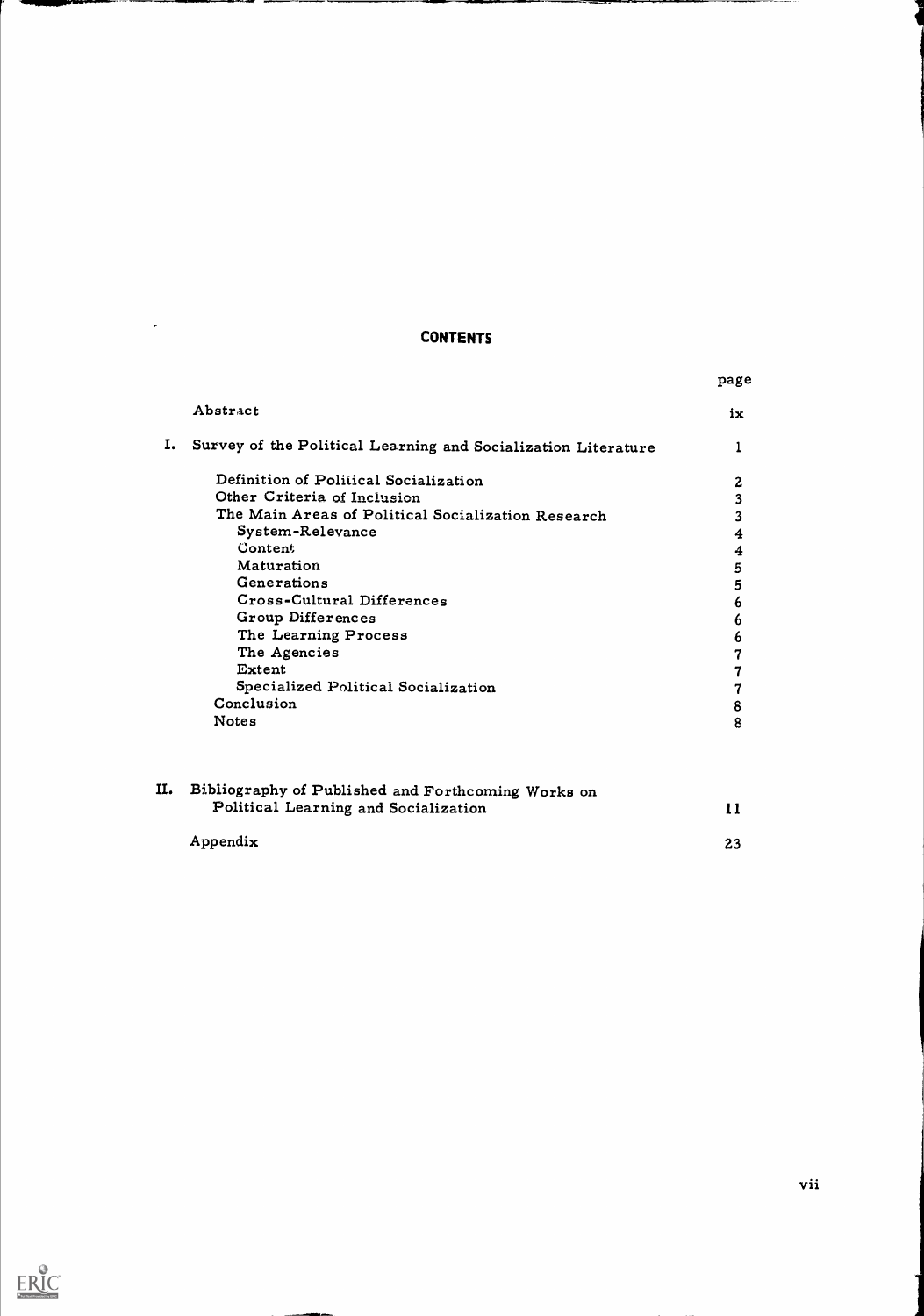### ABSTRACT

The newly developing research field of political socialization can be defined in terms of studies which focus upon individual acquisition and intergenerational transmission of political orientationsparticularly orientations which bear upon stability and change of the political system. The field has experienced remarkable growth in roughly the last fifteen years. Evidence of this growth is found in the bibliography presented herein. In addition, ten basic problem<br>dimensions emerge from this literature, only a few of which have been explored in any but preliminary fashion. These dimensions are illustrated by some of the existing empirical hypotheses. Most of the work of the field still remains to be done; nonetheless, there has been a substantial degree of activity of which even the practicing researcher in this field is unlikely to be fully aware.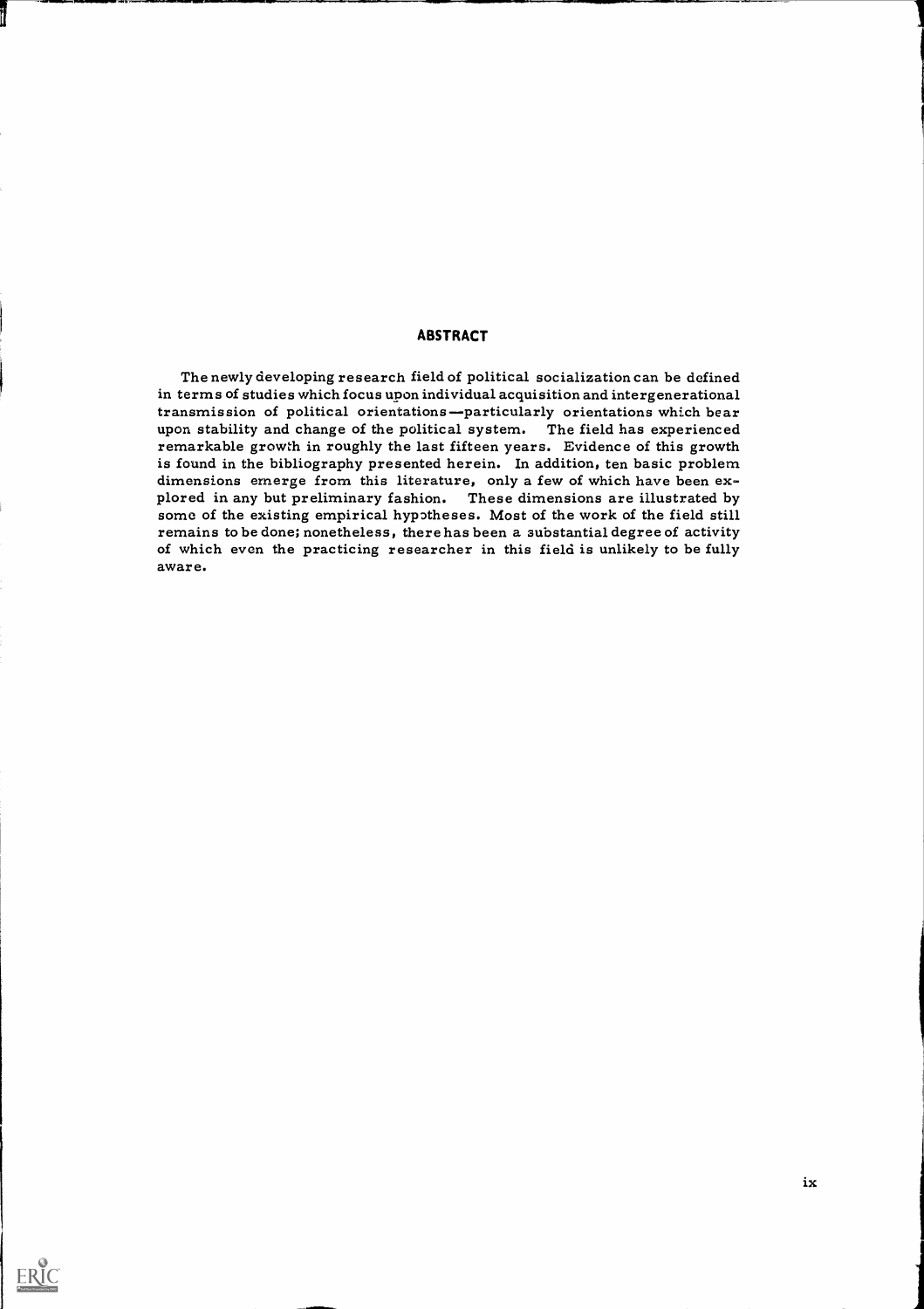### SURVEY OF THE POLITICAL LEARNING AND SOCIALIZATION LITERATURE

 $\blacksquare$ 

In the political and social science of the last decade has emerged a new specialization-the study of political socialization. It tion—the study of political socialization. It is hoped that this guide to the literature represents a shift in direction of scholarly will enable the student to trace the progress interest in the relation of the educational system to the polity. The great philosophers of politics and education of the past-Plato, Aristotle, Rousseau, Mill, deTocqueville, Freud, Dewey and others-had provided a rich lore of speculation about the induction of new members into the political system and their learning of politically relevant concepts, values, and expectations. But it is only recently that investigation of political socialization has be- gun to transform this speculation into a reliable understanding of what these phenomena are actually like.

This is not to say that the present empirical emphasis is without its forerunners. Precur- sory efforts occurred as early as the turn of the century, but none made any immediate or lasting impact upon scholarship.' They served neither to focus the field of inquiry, nor to provide points of embarkation for subsequent research. The one series of investigations made before World War II which might have turned investigation in its contemporary direction was the series on civic training led by Charles E. Merriam.  $2$  But these studies lay dormant in scholarship for over a generation. 
in mathematics, grammar, or other subject<br>Social scientists were too preoccupied with fields. In the published data there is much to other matters to follow the lead of Merriam

larly the development of new research methods and the growth of greater interdisciplinary awareness and cooperation. With new maps ject areas that he is learning about.<sup>4</sup><br>and machinery, what had for centuries re-<br>mained an area of philosophical speculation is worth studying in its own right makes necbegan to be changed in the last decade into a sessary a specification of its scope and limits. field of knowledge.

theless, advances have come about of which both the student of politics and the learning

ERIC

of the present survey and bibliography to communicate the developments that have appeared. It is hoped that this guide to the literature will enable the student to trace the progress made through 1966 and thus encourage new initiatives.<sup>5</sup>

The study of political socialization as presently conceived is a natural meeting ground for a number of social and behavioral disciplines. It blends the perspective of the be-<br>havioral political scientist with that of the<br>general learning theorist. It depends also upon contributions from politic al sociologists, anthropologists, psychologists, and specialists in a number of educational and psychological specialties, such as child development and social studies curriculum development.

and his colleagues.<br>
Part of the latter preoccupation was perti-<br>
nent to recent progress, however-particu-<br>
nent to recent progress, however-particu-<br>
many things about the political system that are Inpart, this richness of cross-disciplinary interest complicates life for anyone who attempts, as here, to overview the field. Some indistinctness of boundaries occurs no matter how the area is defined. It is difficult, for example, to say just where general socialization stops and political socialization begins in many concrete instances. There is a general that political learning can be to a large degree separated from other learning and that it may proceed in ways unlike concept development suggest that this assumption is tenable in that school, for example, has already learned many things about the political system that are quit e removed from his ordinary daily experience and probably unconnected to other subject areas that he is learning about.  $4$ 

Progress has not yet gone very far. Never specialist are apt to be unaware. It is the task of political socialization research and thus is worth studying in its own right makes necas the present one. This introduction will give an "operational" definition of boundaries by specifying what is to be included in the field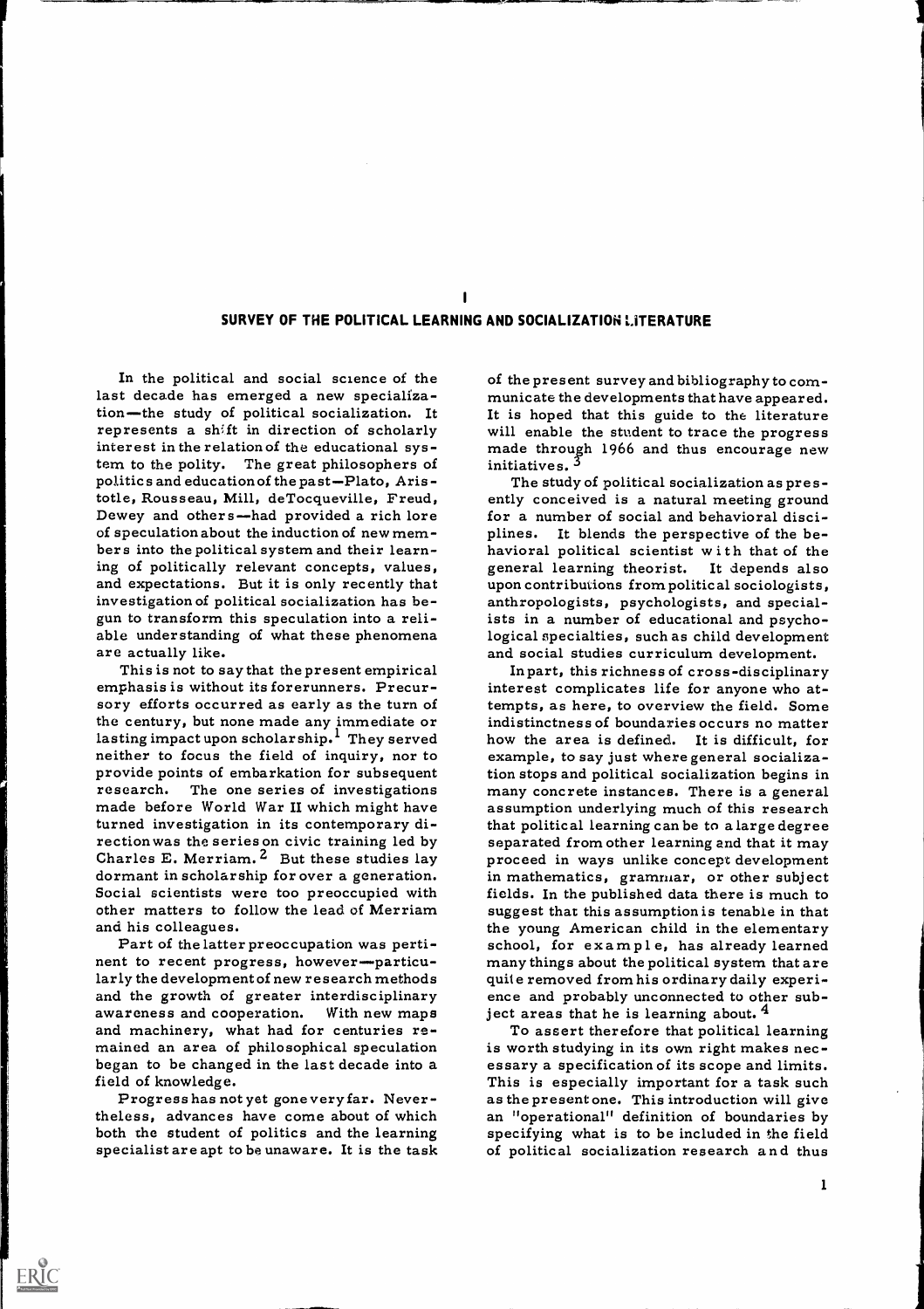what is to be studied about political learning.<br>This delimitation will involve three steps: (1) defining what is meant by "political sociali-<br>zation"; (2) discussing other criteria of inclusion which are relevant to this compilation of studies; and (3) outlining the major problem dimensions of the field of political socialization research as it is developing, including sible influences on political behavior. with the outline some illustrative hypotheses from the existing studies.

#### DEFINITION OF POLITICAL SOCIALIZATION

At the broadest level, "political socialization refers to the way in which society trans-<br>mits political orientations—knowledge, attitudes or norms, and values-from generation to generation. "<sup>5</sup> The term socialization encompasses more generally the special set of teaching and learning processes which serve to make the member-especially the new mem-<br>ber-fit for cooperative group life. It entails state, provincial, local, or even those more adjustment of the socializee's orientations and functionally specialized systems such as<br>behaviors to conform to the needs of an or-school districts and supra-national, limited dered social system, to other special demands of the culture, and to the individual's roles in society. Thus, the content of socialization is culturally defined and societally approved. It assumes that new members do not automatically make their adjustment without society's the orientations and behavior to which political<br>help, and it assumes that it is dysfunctional socialization is directed. These three levels to society and to the individual for him to attempt to make a fresh adjustment every time a new social role must be played. The great emphasis is upon change, growth, develop- day occupants of the more important political<br>ment, or learning of behavior patterns over roles. The regime is the structure of authortime. This learning may serve to preserve traditional patterns and values, which is its usual societal effect, or, when the young are brought up to a set of expectations different from those of their forebears, it can be a primary vehicle of social change.<sup>b</sup>

In order to include studies which bear upon political socialization from the above per spec tive, the present survey is focused especially on each of these three major areas of political upon research on development, growth, or the content are included. Hyman's synthesis, for process of attainment of political orientations and behaviors. The change, for the individ-<br>ual, from uninitiated to initiated member of tion.<sup>10</sup> The two Easton and Dennis studies, the polity is crucial. A discussion of such https://the Child's Image of Government''and "The development necessarily encompasses por- https://the Acquisition of Regime Norms: Politdevelopment necessarily encompasses portions of the "youth" literature on politics because youth is a period during which political expectations and values develop rapidly and widely among many sector s of the population. 7

Development does not stop on the threshold of adulthood, however. Political maturation

and resocialization continue through the life span of the individual. Because of this, political socialization research must attend to more than formal citizenship education and early political learning in the family. The great emphasis throughout this literature is upon the variety of formative periods and pos-

To define socialization thus takes us some distance in specifying criteria of inclusion. We still need to know what is meant by political, however. The working definition which has been employed here is that of Easton, viz. , "the authoritative allocation of values for a society. "<sup>8</sup> The objects and relationships which bear upon this allocation in some fairly  $direct way—including both formal and informal$ institutions and processes of the political system-are included by the formula. It includes most of the things we ordinarily think of when functionally specialized systems such as political systems like the European

One trichotomization of these system objects and relationships which Easton provides is important for the present identification of socialization is directed. These three levels of the political system are the government (nr authorities), the regime, and the political community. The authorities are the day-today occupants of the more important political ity—the form of the political order including norms and rules of the game which determine the character of authoritative roles. And the political community consists of a shared division of political labor among a group of people who settle their problems peaceably and in common. 9

In the bibliography below, items bearing example, boars mainly upon governmental tion. 10 The two Easton and Dennis studies, "The Child's Image of Government" and "The ical Efficacy, " illustrate research relative to the regime level.  $^{11}$  The Piaget and Weil article on "The Development in Children of the Idea of the Homeland and Relations with Other Countries" deals with recognition of the political community.<sup>12</sup> These three levels are a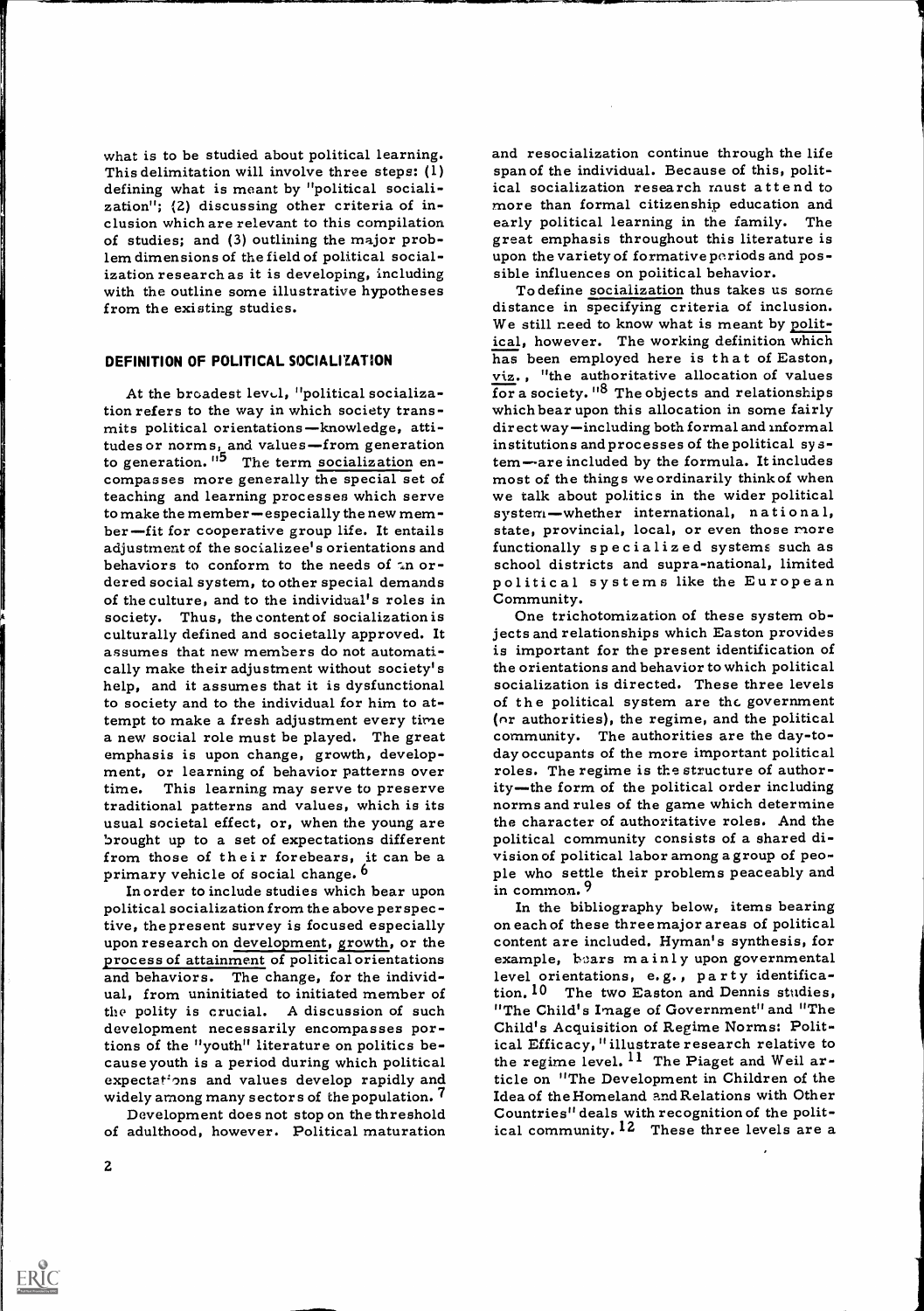primary part of the overall definition of the content of political socialization as conceived<br>here; thus they are essential to the task of de-<br>tecting contributions to the field of inquiry.<br>viz., political recruitment. It is not always

these three levels of the system (and of orientation) are closely connected to a central theoretical problem of political socialization re-<br>search: how the content and circumstances exclude the recruitment research except for of intergenerational transmission of political values, beliefs, concepts, and attitudes affect concerne<br>support for the s<sub>i</sub> stem at each level. The learning. natural interest of the political scientist is in There has been an attempt, furthermore, supportive or disruptive influences upon given and assumed patterns of political organization. A central class of questions, therefore, con-<br>
cerns what it is about political socialization field favors the former, however. It should be<br>
that constitutes either supportive or disruptive noted that the field is weighte that constitutes either supportive or disruptive influence on government, regime, or political community. These factors may have to do with political socialization's content, patterns on adult, activist, or elite political socializa-<br>
of individual development, agencies, or a va-<br>
tion except for rather informal, biographic, tf individual development, agencies, or a va- riety of other things that will he spelled out below. Students of politics are interested in most of the questions other social scientists would be conc erned with in studying these phe- nomena, but a primary political perspective is upon how collectivities of individuals growing up in a political society become adjusted at generalizable and reliable conclusions. A or unadjusted to existing patterns of political organization and provide, therefore, conditions which bolster or undermine the persistence and stability of the political order.

#### OTHER CRITERIA OF INCLUSION

ERIC

It is hoped that this survey will serve the toward the special interests of the political<br>purposes and concerns of others in addition to scientist, it should be of some help to everythe political scientist. In surveying the journals and other works from 1950-1966 (and the journals surveyed are listed in the Appendix), the works chosen for inclusion are of special interest to political science, even though political scientists working with a well-developed concept of political socialization did not produce the majority of them. On the other convenient to identity the major problems of<br>hand, there has been an attempt to expand def-<br>political socialization research. This identihand, there has been an attempt to expand definitional horizons enough to take account of interests in this subject outside political sci-<br>ence.<sup>13</sup> While a major purpose of the com-

In general, items have been excluded which concern nonpolitical socialization, although a few of these topics such as growth or orientations toward authorities in quasi-political con-

tecting contributions to the field of inquiry.<br>
A major reason for this emphasis is that<br>
these three levels of the system (and of orien-<br>
pieces of research. Many works on political texts are included. Also excluded is a subject closely connected to the study of political socialization in the minds of political scientists, elites deal with both topics more or less siexclude the recruitment research except for studies containing separate sections distinctly concerned with the processes of political

> not to bias the collection either in favor of mass-oriented o r elite-oriented literature. The systematic empirical work done in the field favors the former, however. It should be studies of youthful political learning, moreover. Thus, one finds relatively few pieces on adult, activist, or elite political socializaand impressionistic types. The dross rate in the latter was too high, it was felt, for inclusion here.

> The main interest has been throughout in quantitative empirica studies-th o s e using accepted social science methodology to arrive few more speculative pieces are included, but mainly because they advance empirically testable, theoretically worthwhile propositions or they summarize the empirical findings of others.

> This compilation like any other, therefore, will not serve equally well the interests of everyone who uses it. But, given some bias toward the special interests of the political one who is interested in seeing what has been accomplished to this point.

## THE MAIN AREAS OF POLITICAL SOCIALIZATION RESEARCH

pulation is to inform political scientists about from an attempt to define more broadly the<br>progress in this field, it is hoped that it has scope of the empirical endeavors. Ten pres-<br>utility for other social scientists as In collecting this literature, it has proved convenient to identify the major problems of ficationhas been made in part from the topics the researchers have chosen, in part from other attempts to lay out the field, and in part scope of the empirical endeavors. Ten presare identified. Except for the tenth-which has come into focus more recently-these have been spelled out in greater detail elsewhere. <sup>14</sup> Thus, description of them here can be brief.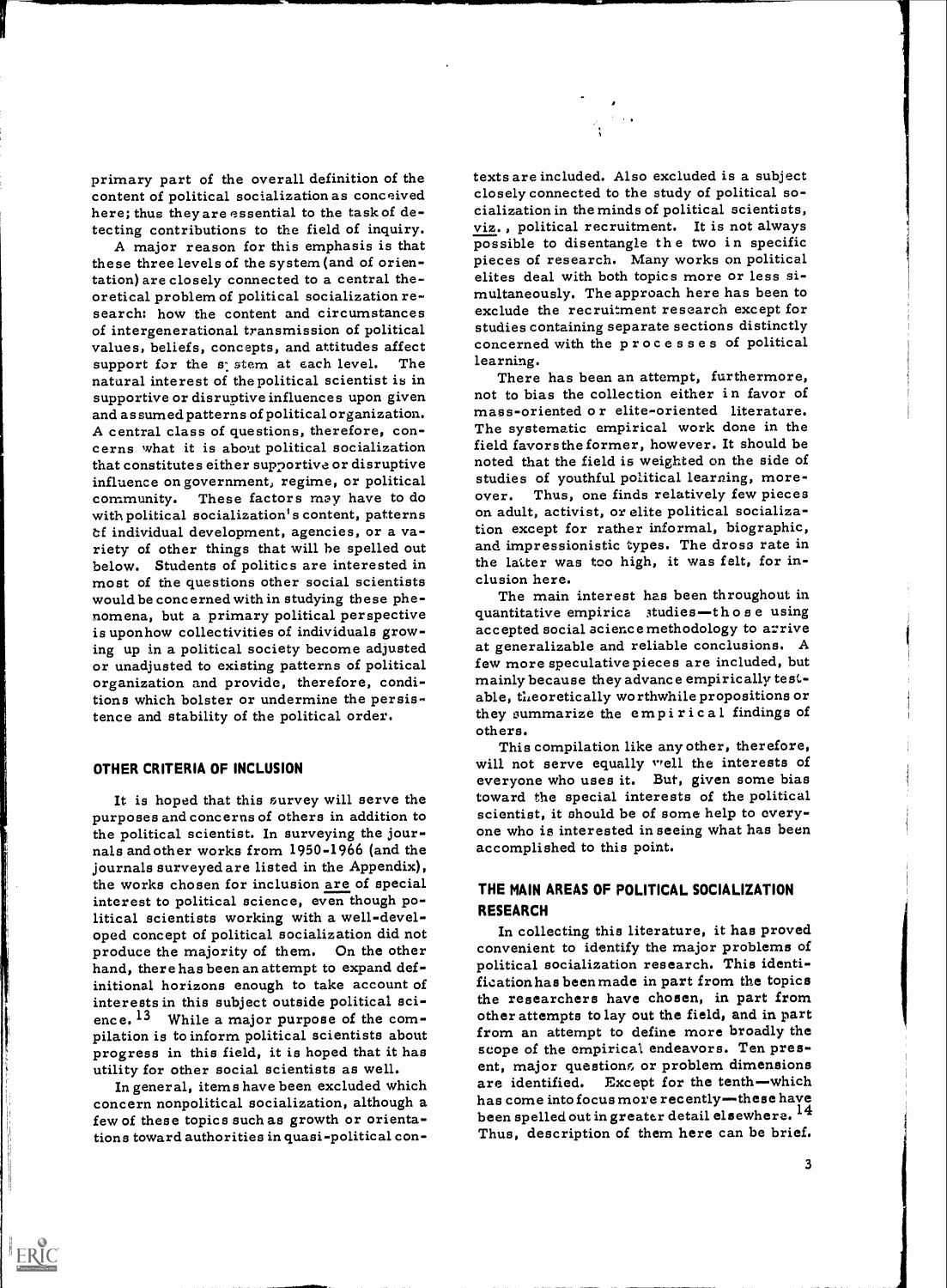They are presented because it is believed that their recognition will aid seeing how the many linkage hypotheses of a most general type. and more general understanding. The ten areas are:

- 1. System-relevance of political socialization
- 2. Varieties of content of political socialization
- cycle
- generations
- 5. Political socialization across different political systems
- 6. Political socialization as it varies between subgroups and subcultures of a society
- 7. The political learning process
- 
- socialization
- 10. Specialized (especially elite) political socialization

A given piece of research may fall into several of these analytically distinct areas. For example, a study which attempts to trace the age-related development of particular orientations (say political issue sensitivity) falls into Categories 2 and 3. If it then considers, in addition, sex or social class differences in this age-related development of orientations, it is included also under Category 6.

#### System-Relevance

The most important aspect of political socialization for many political scientists is its effects upon the rest of the political system. They ask, "What impact does it have tions, etc.<br>upon political life?" One of the general hy-<br>For example, one type of primary object upon political life?" One of the general hypotheses relative to this basic question is that "no system can attain or remain in a condition of integration unless it succeeds in developing among its members a body of shared officers of the state, members of representaknowledge about political matters as well as tive organizations, law enforcement officials, a set of shared politic al values and atti-<br>administrative officials, judicial authorities, of this same species is that "all political systems tend to perpetuate their cultures and order repre<br>structures through time, and that they do this government." structures through time, and that they do this mainly by means of the socializing influences of the primary and secondary structures through which the young of the society pass in

the process of maturation.  $116$  These two are

bits and pieces of research in this area could here are think more limited hypothesis which<br>at some future time add up to a cumulative hakes this connection is one proposed by at some future time add up to a cumulative strander in this connection is one proposed by and more general understanding. The ten solution Converse and Dupeux. They say, relative to A third, more limited hypothesis which French political socialization:

3. Political socialization across the life tors, including the notoriety which the cycle the later  $\frac{1}{2}$  French parties had acquired in the later 4. Political socialization across stages of the Fourth Republic, have helped<br>generations to inhibit their development, more basic Partisan attachments appear therefore to be weakly developed within the less politically involved half of the French electorate. While undoubtedly a large variety of factors, including the notoriety which the stages of the Fourth Republic, have helped discontinuities of political socialization in the French family appear to be making some persisting contribution as well.<sup>17</sup>

8. The agencies of political socialization cialization to the rest of the political system.<br>9. The relative effects upon different in-<br>This kind of proposition may serve either as 9. The relative effects upon different in-<br>dividuals or the extent of political a premise or as an ultimate goal of analysis<br>socialization of political scientists who carry on this re-Together these three hypotheses typify significant generalizations connecting political sosearch. So far, such propositions have served<br>more as theoretical frames of reference than as objects of empirical research.

#### Content

A second broad dimension of political socialization r e s e a r c h concerns its content. What is transmitted from generation to generation? Which values, attitudes, beliefs, expectations, concepts, motivations, skills, personality traits, etc. are articulated or re- articulated in the orientations and behaviors of new generations of members? There are two central aspects of this content: the kinds of objects and relationships to which orientations or other learning refer and the types of learning-knowledge, perceptions, evaluations, etc.

tudes.<sup>1115</sup> Another quite general hypothesis as well as to authoritative institutions such as of this same species is that "all political sys-<br>the U.S. Congress or to the whole political of political learning is political authority.<br>The new member learns about the relationship he is expected to have to chief executive tive organizations, law enforcement officials, as well as to authoritative institutions such as order represented, for example, by "the

> An illustrative hypothesis in the context of childhood socialization would be: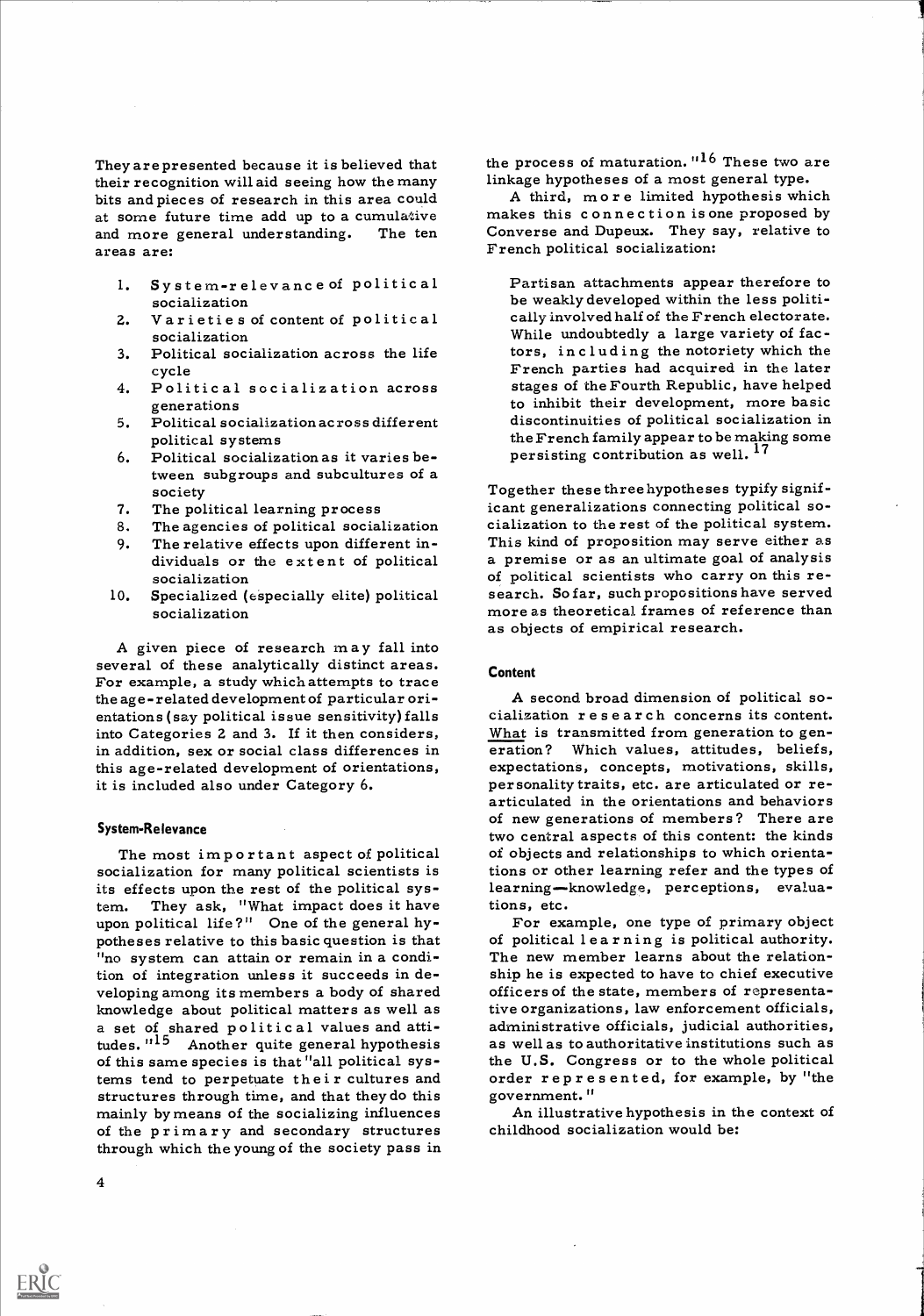The New Haven findings may be summarized as follows: children are at least as<br>likely as adults to perceive high political likely as adults to perceive high political congress, or "our government" in roles as being important; they seem to be general, <sup>19</sup> m ore sympathetic to individual leaders (and, in general, to politics) than are Chudren clearly are first aware of federal adults; in at least some cases their actual images of political leaders are qualitatively different from the images one would expect adults to hold, 'specially in the emphasis on be-ignancy; and most important, phasis on be-ignancy; and most important, occupies the governorship than there is<br>the widespread adult political cynicism and awareness of the incumbent president and<br>distrust does not seem to have developed mayor among fo by eighth grade.  $^{18}$ 

As one can readily understand, a great va- riety of objects and relationships serve as foci of political socialization, ranging from<br>the most general—e.g., the whole system, These are but two examples of a wide range<br>its fundamental levels, its input, output, or of findings on the developmental sequence of<br>c politician x or local issue y. Several types edge is beginning to accumulate.<br>of political learning come into play, ranging from general organizations of orientations as in political ideology, personality, or culture to specific p s y c h i c phenomena-attitudes, cognitions, images, and the like. Only a few<br>of the most important of these learning types of the most important of these learning types ilarity.<br>have been explored to the present. But, rela-<br>individu tive to most other dimensions of the overall problem, this is one of the areas where knowledge is presently richest.

#### **Maturation**

A third dimension is that of individual development across the life cycle. If the circumstances of political learning are likely to affect greatly its character and relative tranaffect greatly its character and relative tran-<br>sience or permanence, then the developmental Such differences may in part overlap with<br>staging of political socialization comes to be other factors so that the generational e of primary scholarly interest. The kinds of questions that are usually asked in this regard are "When doe s political learning begin?" "How rapidly does it take place?" "What are the most crucial developmental periods?" "When, if ever, does it terminate?"

Some hypotheses that have come out of developmentally oriented research include the following:

Our pre-testing suggests that, as with re- cializee's family. gard to the political community, in a rela-States firm bonds are welded to the structure of the regime quite early in childhood. grades, most of them have developed highly

favorable opinions about such aspects of the political structure as the Presidency, general. 19

and local government; understanding of state government ordinarily does not come until sixth grade and even among sixth<br>graders there is less awareness of who<br>occupies the governorship than there is<br>awareness of the incumbent president and mayor among fourth graders. The federal level is the first at which there is "full" understanding in the sense of awareness of both the execuive (the President and his duties) and legislature (Congress).  $20$ 

of findings on the developmental sequence of political learning, another area where knowl-

#### **Generations**

A. second temporal dimension of political socialization is generational variation or sim-Whereas maturation refers to the individual person's development of orientations throughout his life, generational variation is concerned with shifts in the state of the political system which become reflected in the adjustments to politics made by different age group $\omega$  or cohorts. Generational differences come about because of differences in experi-<br>ence of members of society who are born at<br>diverse points in history, and these differences become incorporated into the stream of

other factors so that the generational effects per se become difficult to untangle. This is particularly the case fpr such aging or lifecycle phenomena as "t e e n-a g e rebellion. " Such rebellion, if it occurs, does so both within the context of differences inexperience between the generations and within the domain of the life cycle, e. g. , the loosening of familial bonds by the adolescent as part of growing up. It also overlaps in this case a special social agency relationship, that with the so-

gard to the political community, in a rela-<br>tively stable system such as the United bhenomena per se-partialling out effects of ture of the regime quite early in childhood. Sparse at this point, but some hypotheses have<br>By the time children reach the 7th and 8th been put forward. One is: "Probably there phenomena per se-partialling out effects of life cycle or family relationships-is fairly are (in the U.S.) fairly significant genera-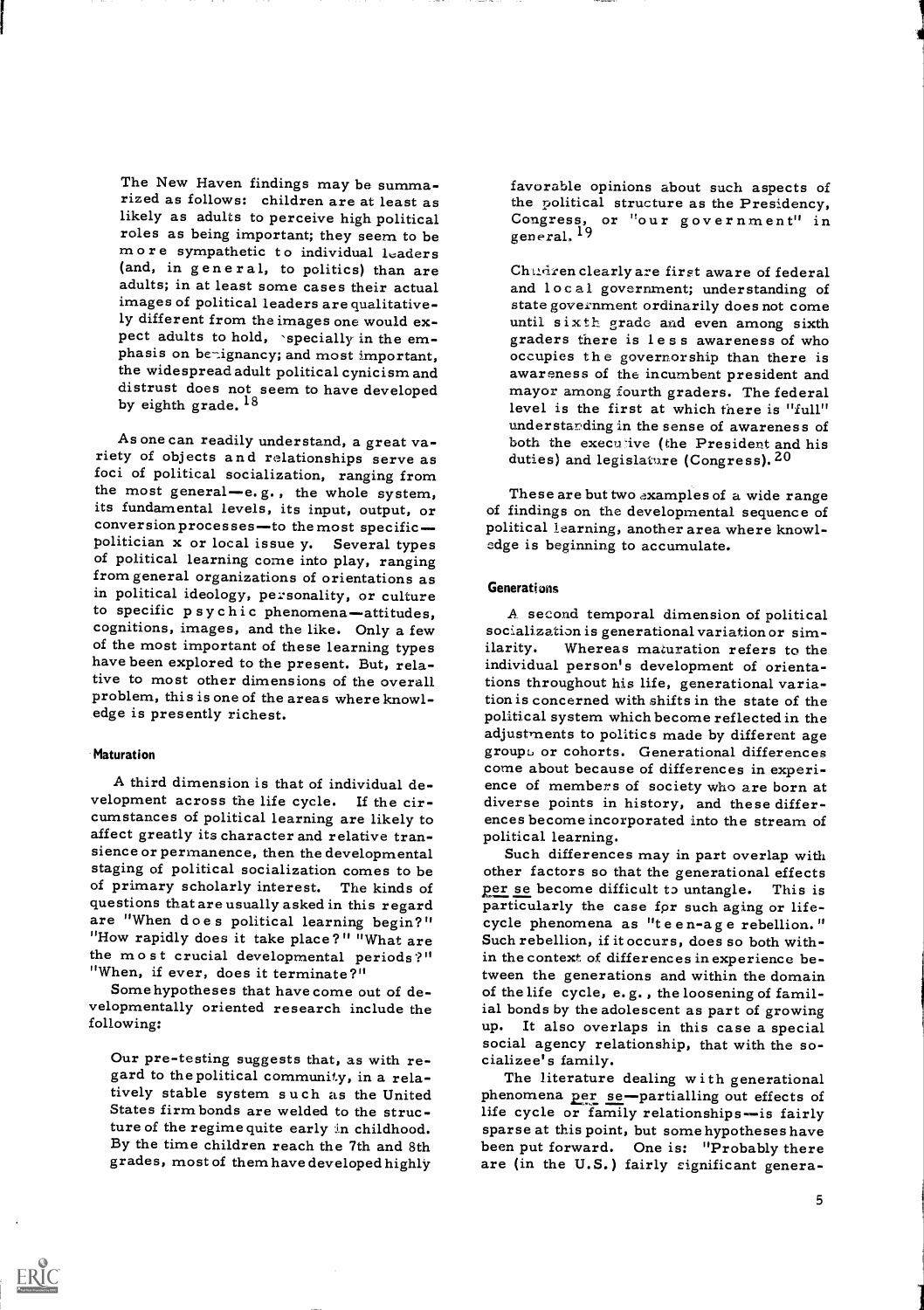tional effects in the area of partisan affiliation that result from the impact of the Great Depression and New Deal. <sup>121</sup> Another similar Evidence has been generated, for example, hypothesis is: "The fact that the student group with which we are concerned has come of age patterns of political learning, which are ap-<br>politically in a conservative period whereas parently reflected in later disparities between their parents came of age politically in a lib-<br>eral period should operate to differentiate the economic, religious, ethnic, regional, or two generations.  $12\overline{2}$  This is one of the areas of political socialization research where least is known.

#### Cross - Cultural Differences

One of the "spatial" aspects of these phe- nomena is their variability across different political systems. Cross-cultural differences and similarities are perhaps one of the most readily fascinating features of political so-cialization for the political scientist. If systematic differences among nations are found, then, on the more general theories relating political socialization to s y s t em stability, change and persistence, an account can be given of subsequent variations in behavior of these systems.<br>The cross-cultural differences or simi-

larities may be of many kinds-in fact, they could vary on all of the other aspects mentioned above and below. In some societies political socializationmay play a greater supportive role relative to other means for allowing the system to persist than in others. The content of political learning is likely to be dif-<br>ferent across societies as well. Equally, how political learning takes place. It is not some systems mayput great stress upon early, school-related learning—which appears responsible for which kinds of content at which to be the case in the  $U.S.$  —whereas others — point in the life cycle or across generations, say Britain-appear not to do so.

An illustrative hypothesis from the limited, cross-cultural literature would be the following: "In the United States, Britain, Germany, and Mexico, on both levels of educational atand Mexico, on both levels of educational at-<br>tainment, and in Italy among those with pri-<br>mary education, remembered participation in learning's progress—a gradual, incremental school discussions and debates is related to an increased sense of political efficacy. "23 Hypotheses of this kind which have an empirical base are as yet difficult to find in the political socialization literature. This is one of different and separated in this area, or is the areas, therefore, where most of the work still remains to be done.

#### Group Differences

Another type of variation of substantial in-Another type of variation of substantial in-<br>terest to political scientists who are concerned The literature unfortunately leaves most of<br>with the role of different status or geograph-<br>them unanswered.

ical groups in politics is that of subcultural or group differences in political socialization. Evidence has been generated, for example, that the sexes in the U.S. exhibit different patterns of political learning, which are apmale and female political behavior. Socioother groupings could also serve as bases of continuing variation in politico-cultural transmission. Fred Greenstein reports findings of sex differences in political socialization from his New Haven study:

Here we see that sex differences in political response of the same sort which have been reported since the turn of the century were still present in 1958, in this group of urban, Northern children. Not all of the questionnaire responses differentiate between boys and girls; but on those that do, boys are always "more political.  $124$ 

There are many differences among various strata or groupings which have apparent political consequence; but only a few, including sex and social class, have been given much attention in the published work on political socialization.

#### The Learning Process

Another potential area of concern is the how political learning takes place. It is not so much the question of which agencies are societies, or subgroups, so much as it is the question of what the processes of teaching and learning look like relative to other subject matters. Do people learn politics in the same learning's progress-a gradual, incremental model or one showing abrupt changes? Is it something which proceeds in set fashion; or is it essentially a random process? Are affective and cognitive learning processes quite there similarity and simultaneity between them? Is there simple transference from nonpolitical learning (e. g. , about authorities) to the political realm? Is learning mostly indirect, latent and unconscious, or the re-The literature unfortunately leaves most of them unanswered.



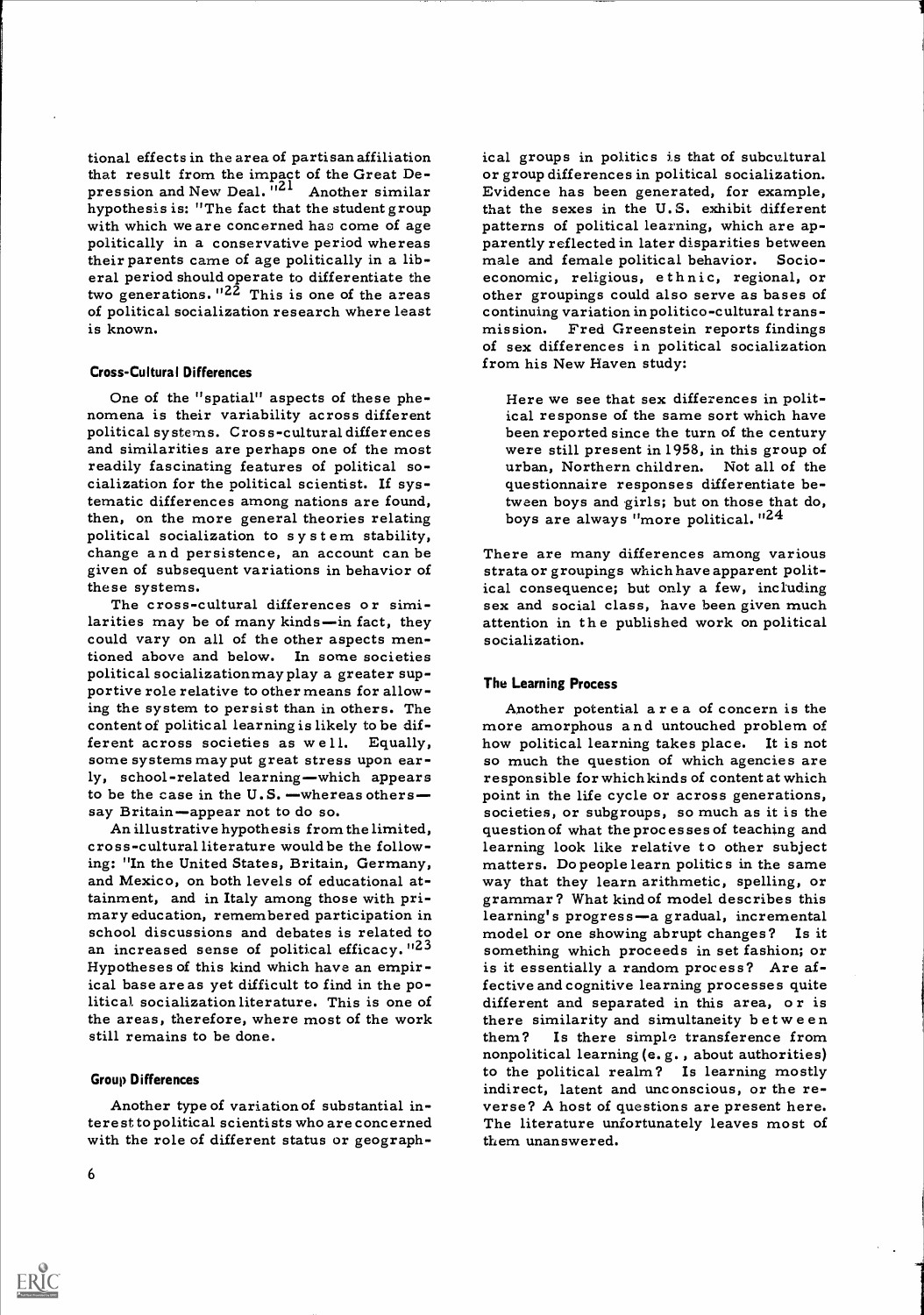One hypothesis that has been advanced is that several d' fferent learning models are inthat several different learning models are in-<br>volved for a complex area of learning such as well as on a number of other agency-related<br>this. Robert Hess proposes three major mod-<br>questions. els-"unit-accretion, " "interpersonal-trans-<br>fer, " and "c o g nitive-developmental"-and<br>suggests that each applies to different types of political learning. <sup>25</sup> He suggests that the apply and the unit-accretion model would apply, for exam-<br>unit-accretion model would apply, for exam- we might term the "politicization" aspect of ple, to the acquisition of ple, to the acquisition of information about the political system, that the interpersonaltransfer model would pertain to patterns of interaction with authorities, and that the coginteraction with authorities, and that the cog-<br>nitive-developmental model would apply to could be postulated: highly socialized—un-<br>more abstract institutions such as the Supreme socialized—alienated; parochial—subject-

#### The Agencies

ERIC

iearned?" has been of foremost concern in this research. Those who transmit the politthis research. Those who transmit the polit-<br>ical culture are inevitably in a strategic po-<br>sition to influence its content, sequence of formal citizenship education<sup>28</sup> whereas others<br>presentation, reinforcement, and the Everyone who has thought about the problem has g en e r ally regarded the family and the school as among the most basic and influential forces acting upon the new member's inculca-<br>tion in political values. The other agencies which are also often considered include peer general problem, of course, is to connect in-<br>groups, relatives, friends and neighbors, the tensity and scope of training (or other social-<br>mass media, secondary groups of many and even the government itself as it acts out So far, this has remained essentially implicit<br>its more dramatic roles—as in presidential in these researches.<br>elections in the U.S.

A classic hypothesis about the relative role of various agencies is Hyman's: "Foremost among agencies of socialization into politics is the family. "26 A somewhat opposing hy-<br>present purposes involves the transmission<br>pothesis is provided by Jennings and Niemi. of knowledge and expectations to prospective<br>From analysis of the ir national sample of occu

Parent-student correspondences differ widely depending upon the values considered, with party identification standing highest, though even that value represents ing from moderate at best to very low. This is true of attitudes on specific issues, ratings of socio-political groupings, political cynicism and political cosmopolitanism. 27

As we see, progress has been made here, but a great deal needs doing on this issue as well as on a number of other agency-related questions.

#### Extent

more abstract institutions such as the Supreme socialized—alienated; parochial—subject-<br>Court. Elaboration of and testing such mod-<br>els is still at an early stage.<br>nection about the relative intensity of political -of the numbers and types of political orienta<br>-Who teaches the political lessons tions, its spread over segments of the popu we might term the "politicization" aspect of political socialization. The basic question here is how great is the impact of the political system, its agencies, or external events upon could be postulated: highly socialized-unsocialization (between different members, societies, agencies), its coverage in terms tions, its spread over segments of the population, and the like. It has been hypothesized U.S.S.R. expend considerable resources in formal citizenship education28 whereas others seemingly spend little, e.g., Great Britain. 29 A comparison of the U.S. and U.K. on participant orientations reveals, however, only a small difference in the respective outcomes, even though the U. S. does tend to show slightly greater politicization in these terms.  $30$  The tensity and scope of training (or other socialization) to individual and aggregate outcomes.

## Specialized Political Socialization

highest, though even that value represents with or differs from general political role so-<br>a distinct departure from perfect trans-<br>mission. Parent-child congruences for the few works of direct relevance was the<br>other valu A final area that can be distinguished for present purposes involves the transmission of knowledge and expectations to prospective occupants of less general political roles, es- pecially in elite socialization. Students of politics from Plato to modern day public administration specialists have concerned themselves with the question of leadership training and motivation. Empirical perspectives upon this specialist training as it either meshes cialization is very sparse, however. One of the few works of direct relevance was the early Eulau, Buchanan, Ferguson, and Wahlke study on "the political socialization of American state legislators. "<sup>31</sup> They concluded the following: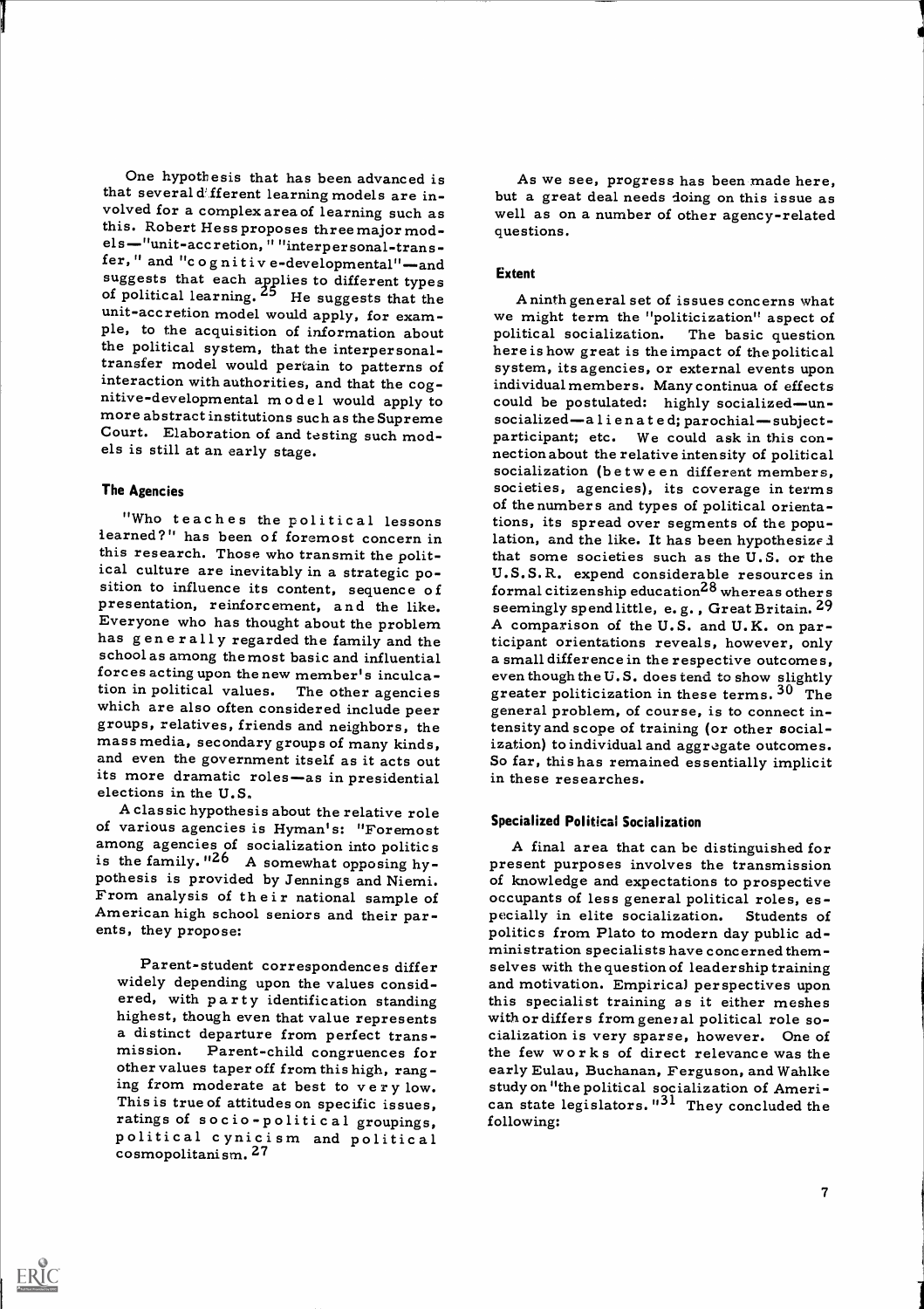What do our data tell us about the political socialization of state legislators? In general, it seems that a great many sources are operative in initiating political interest. Perhaps the most significant finding is tentative support for the hypothesis that political socialization-the process by which like any new field, the research area of political interest is acquired-may occur political socialization exhibits boundary inat almost any phase of the life cycle,  $e \cdot e$ . determinacies. among men and women who se concern with public affairs is presumably more intense and permanent than that of the average citoften at a relatively early age.  $32$ 

as Barber's or Kornberg's and Thomas' have carried this inquiry forward,  $3^3$  in general it is one oz the least developed areas of political socialization research.

#### **CONCLUSION**

izen. But it seems to take place more ably none of the other workers would define<br>often at a relatively early age.  $32$  and specify the field's major problem dimen-Although a few recent contributions such is hoped that there is enough commonness of political socialization exhibits boundary in-For all of its blurriness, it neverthelesshas quickly come to be regarded as animportant area of research for political and other social scientists. Although probably none of the other workers would define sions in precisely the way presented here, it purpose to make the bibliography which follows generally useful.

#### NOTES

- 1. See, for example, some of the early studies on exemplars cited by Fred Greenstein in Children and Politics (New Haven, Conn.:<br>Yale University Press, 1965), Chapter 7. Yale University Press, 1965), Chapter 7. High School Curriculum Center in Govern-<br>Another example would be the two 1902 ment, Indiana University, Bloomington, studies edited by Earl Barnes (cited below in the bibliography) concerning the development of children's political ideas.
- 2. See, for example, The Making of Citizens: A Comparative Study of Methods of Civic Training (Chicago: University of Chicago Press, 1931).
- 3. Some other stocktaking efforts of diverse types in this field include: Herbert H. Hyman, Political Socialization (Glencoe, Ill. : The Free Press, 1959); David Easton and Robert D. Hess, "Youth and the Political Sy stem" in S. M. Lipset and Leo Lowenthal (Eds. ), Culture and Social Character (New York: The Free Press of Glencoe, 1961), pp. 226-251; Jack Dennis, "A Working Paper on Nine Basic Problems of Political Socialization Research Relevant Civic Education," Theory and Research Working Committee on Political Socialization, The Lincoln Filene Center for Citizen-<br>ship and Public Affairs, Tufts University, Medford, Massachusetts, March 30, 1965;<br>Fred Greenstein, op. cit., Chapter 1; Stephan L. Wasby, "The Impact of the Family on Politics: An Essay and Review of the Literature," The Family Life Coordinator,

Vol. XV (January, 1966), pp. 3-23; John J. Patrick, "Political Socialization of American Youth" (mimeographed, no date), ment, Indiana University, Bloomington, Indiana; Richard E. Dawson, "Political Socialization" in James A. Robinson (Ed. ), Political Science Annual: An International Review, Vol. I, 1966, pp. 1-84.

- 4. See, for example, Greenstein, op. cit., or the reference in note 5 below.
- 5. David Easton and Jack Dennis, ''The Child' s Image of Government," in Roberta Sigel (Ed. ), "Political Socialization: Its Role in the Political Process, " The Annals of the American Academy of Political and Social Science, Vol. 361 (1965), page 40.
- Political Socialization Research Relevant  $\overline{\text{Addison}}$  Wesley Publishing Company,<br>to the Study of the Role of the School in  $\overline{\text{Inc}}$  1954) nn 655-692: Frederick Elkin. 6. Some useful reviews and perspectives on the quite large socialization literature include: Irvin L. Child, "Socialization" in Gardner Lindzey (Ed. ), Handbook of Social Psychology, Vol. II (Cambridge, Mass.: Addison - Wesley Publishing Company, Inc. , 1954), pp. 655-692; Frederick Elkin, The Child and Society: The Process of Socialization (New Y o r k: Random House, 1960); William H. Sewell, "Some Recent Developments in Socialization Theory and Research," The Annals of the American Academy of Political and Social Science,  $\overline{Vol. 349}$  (1963), pp. 163-181; John A. Clausen, "Research on Socialization and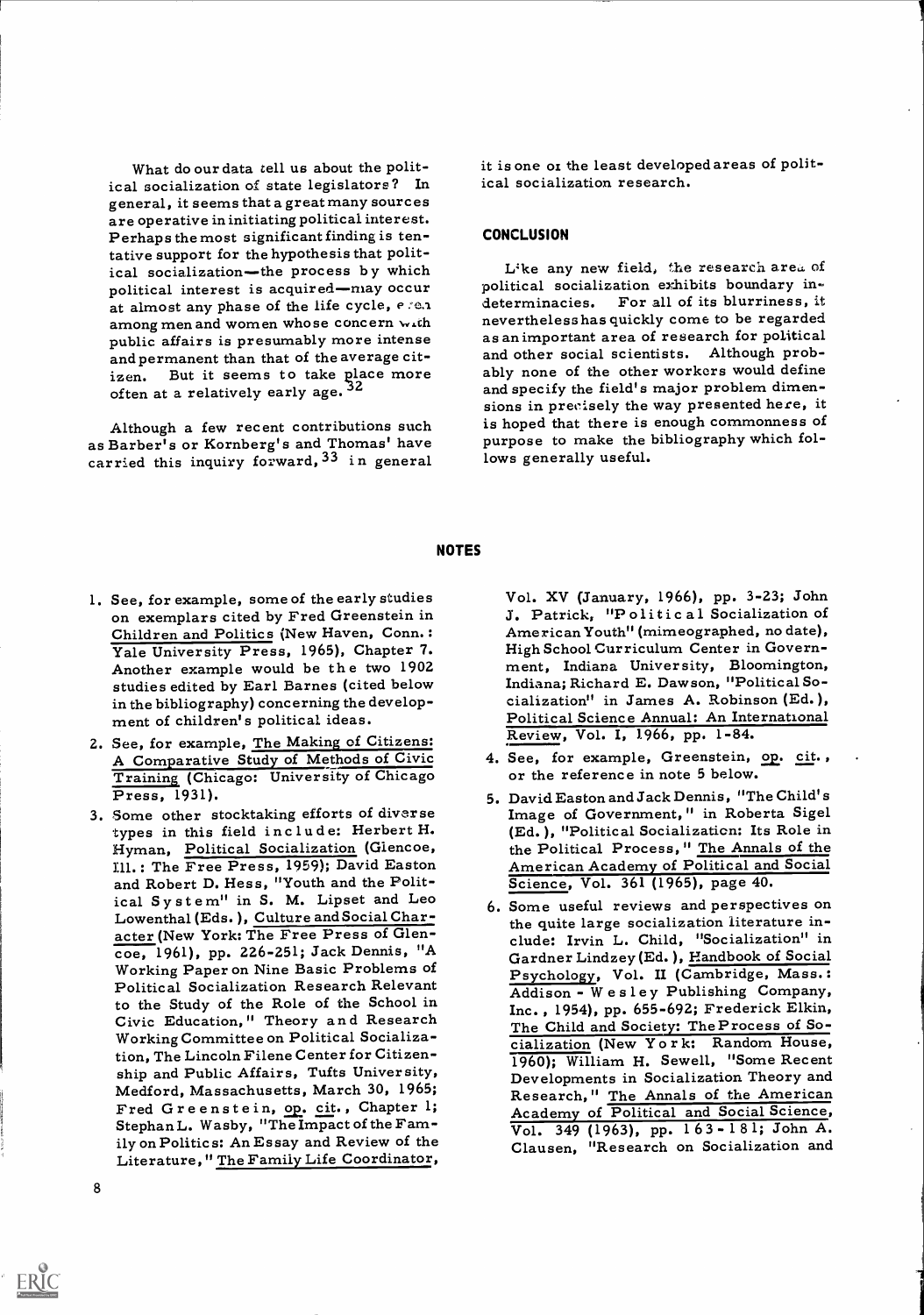Personality Development in the United States and France: Remarks on the Paper by Professor Chombart de Lauwe, " American Sociological Review, Vol. 31 (1966), pp. 248-257; and Orville G. Brim, (1966), pp. 248-257; and Orville G. Brim, Press, 1965), pp. 60-61.<br>Jr. and Stanton Wheeler, Socialization 21. John Crittenden, "Aging and Party Affili-After Childhood: Two Essays (New York: John Wiley & Sons, 1966).

- 7. See, for example, Easton and Dennis, op. cit., or Greenstein, op. cit.
- Political Analysis (Englewood Cliffs, N. J.: Prentice-Hall, 1965) and A Systems Analysis of Political Life (New York: John Wiley and Sons, 1965).
- 9. See Easton and Hess, op. cit.; Easton, A Systems Analysis of Political Life; and Easton, "An Approach to the Analysis of Political Systems, " World Politics, Vol. 9 (1957), pp. 383-400.
- 10. Hyman, op. cit.
- 11. Easton and Dennis, op. cit., and The American Politic al Science Review, Vol. 61 (March, 1967), pp. 25-36.
- 12. Jean Piaget and Anne-Marie Weil, "The Development in Children of the Idea of the Homeland and Relations with Other Countries," International Social Science Bulletin, Vol. 3 (1951), pp. 561-578.
- 13. It should be noted in this connection that some students of politics have a rather broader definition of political socialization than the one employed here. See, for example, Richard Rose, Politics in Eng-Company, 1964), Chapter 3.
- 14. See Jack Dennis, op. cit.

ERIC

- 15. Easton and Hess, op. cit., page 228.
- 16. Gabriel A. Almond and James S. Coleman,<br>The Politics of the Developing Areas (Princeton, N.J.: Princeton University Press, 1960), page 27.
- 17. Philip E. Converse and Georges Dupeux, "Politicization of the Electorate in France
- 18. Fred I. Greenstein, "T he Benevolent Leader: Children's Images of Political Authority," The American Political Sci-<br>ence Review, Vol. 54 (1960), page 940.
- 19. David Easton and Robert D. Hess, "The Child' s Political World," Midwest Journal

of Political Science, Vol. 6 (1962), page 240.

- 20. Fred I. Greenstein, Children and Politics (New Haven, Conn.: Yale University
- ation, " Public Opinion Quarterly, Vol. 26 (1962), page 657.
- 8. The Political System (New York: Alfred Weder at The Political Atti-<br>
Knopf, 1951). See also A Framework for Social Research, Vol. 48 (1964), page 22. Eugene Uyeki and Richard W. Dodge, Social Research, Vol. 48 (1964), page 156.
	- 23. Gabriel A. Almond and Sidney Verba, The Civic Culture (Boston, Mass.: Little, Brown and Company, 1965), page 291.
	- 24. "Sex-Related Political Differences in Childhood, " The Journal of Politics, Vol. 23 (1961), page 360.
	- 25. Robert D. Hess, "Models of Political Socialization, " a paper prepared for the Theory and Research Working Committee on Political Socialization of the Council on Civic Education, Lincoln Filene Center for Citizenship and Public Affairs, Tufts University, Medi o r d, Mass. , May 3, 1965.
	- 26. Herbert Hyman, Political Socialization (Glencoe, Ill.: The Free Press, 1959), page 69.
	- land (Boston, Mass.: Little, Brown and sociation, New York, September 6-10, 27. From the abstract of M. Kent Jennings and Richard G. Niemi, "Family Structure and the Transmission of Political Values, " paper delivered at the Annual Meeting of the American Political Science As-1966.
		- 28. George Z. F. Be r e da y and 3onnie B. Stretch, "Political Education in the U.S. A. and U. S. S. R. ," Comparative Education Review, Vol. 7 (1963), pp. 9-16.
		- 29. Richard Rose, Politics in England (Boston, Mass.: Little, Brown and Company, 1964), pp. 65-66.
		- 30. Almond and Verba, op. cit.
	- and the United States," Public Opinion 31. Heinz Eulau, William Buchanan, LeRoy Quarterly, Vol. 26 (1962), page 14. C. Ferguson, and John C. Wahlke, "The 31. Heinz Eulau, William Buchanan, LeRoy Political Socialization of American State Legislators," in Wahlke and Eulau (Eds.),<br>Legislative Behavior: A Reader in The-<br>ory and Research (Glencoe, Ill.: The Free Press, 1959), pp. 305-313.
		- 32. Ibid. , page 312.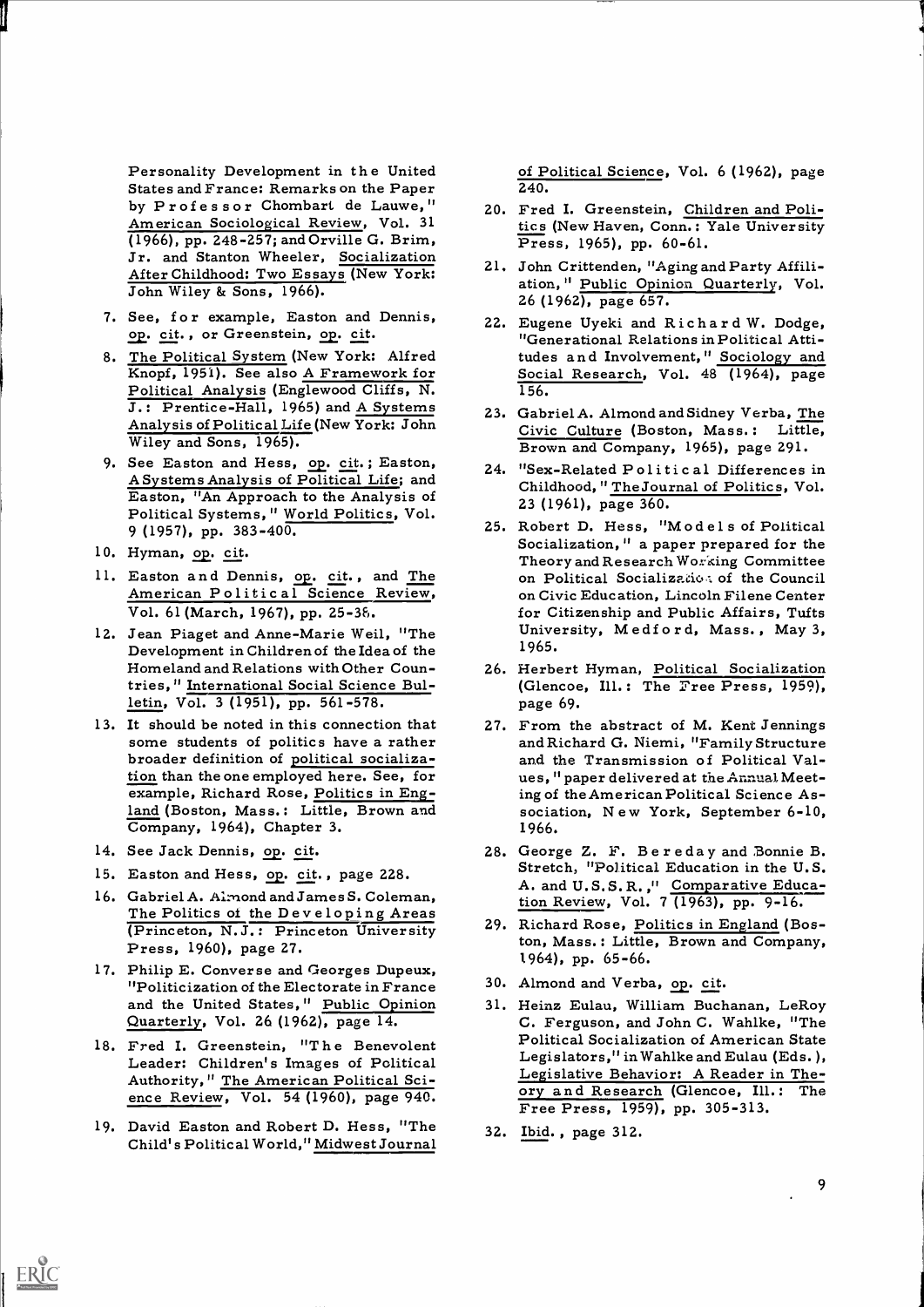33. James David Barber, The Lawmakers<br>(New Haven, Conn.: Yale University Press, 1964); and Allan Kornberg and Norman Thomas, "The Political Sociali-

 $\hat{\mathbf{z}}$ 

 $\ddot{\phantom{1}}$ 

zation of National Legislative Elites in the United States and Canada, " The Journal of Politics, Vol. 27 (1965), pp. 761-775.

 $\mathcal{A}^{\mathcal{A}}$ 

 $\hat{\mathbf{a}}$ 

 $\star$ 

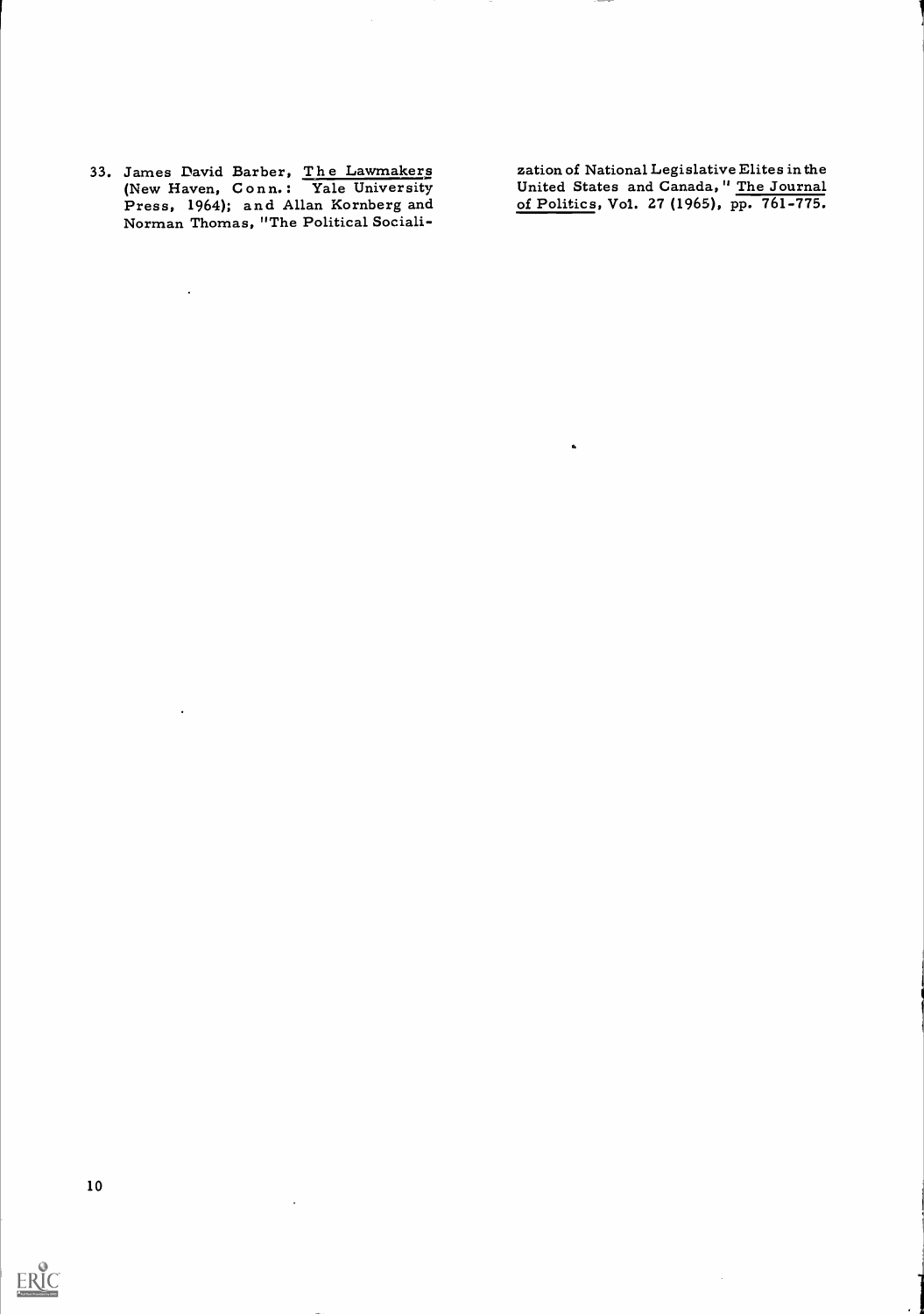# BIBLIOGRAPHY OF PUBLISHED AND FORTHCOMING WORKS ON POLITICAL LEARNING AND SOCIALIZATION

 $\mathbf{II}$ 

- Abrams, Philip, and Alan Little, "The Young Press, 1965), esp. Chapter 6, "The De-<br>Voter in British Politics, "British Jour- velopment of Political Personalities, "pp nal of Sociology, Vol. 16 (1965), pp. 95- 110.
- Adelson, Joseph, and Robert P. O'Neil, "The Growth of Political Ideas in Adolescence: The Sense of Community, " Journal of Personality and Social Psychology,
- Vol. 4 (1966), pp. 295-306. Adler, William, Kids' Letters to President Kennedy (New York: William Morrow & Co. , 1962).
- Allen, Doris Twitchell, "Growth in Attitudes Favorable to Peace," Merrill-Palmer Quarterly of Behavior and Development, Vol. 9 (1963), pp. 27-38.
- Almond, Gabriel A. , "A Functional Approach to Comparative Politics, " in Gabriel A. Almond and James S. Coleman (Eds. ), The Politics of the Developing Areas
- "Political Socialization and Civic Competence," in The Civic Culture (Princeton, N.J.: Princeton University Press, 1963), pp. 323-374.
- Alpert, Augusta, "Choice of Defenses Used by Prelatency Children in Reaction to the Assassination," in Martha Wolfenstein and Gilbert Kliman (Eds.), Children and Bereday, George Z. F., and Bonnie B. the Death of a President: Multi-Disciplinary Studies (Garden City, N. Y.: Double-<br>day, 1965), pp. 99-106.<br>Azrael, Jeremy R., "Soviet Union," in
- James S. Coleman (Ed.), Education and Political Development (Princeton, N.J.: Princeton University Press, 1965), pp. 233-271.
- Ball, Donald W. , "Covert Political Rebellion as Ressentiment, "Social Forces, Vol. 43 and Japan), Nichibei Fuoramu (Japan-(1964-1965), pp. 93-101. Barber, James David, The Lawmakers: Re-
- cruitment and Adaptation to Legislative Life (New Haven, Conn.; Yale University

ERIC

velopment of Political Personalities, " pp. 212-258.

- Barghoorn, Frederick C. , "Soviet Adult Political Indoctrination," Ventures, Vol. 4
- (1964), pp. 23-40. Barghoorn, Frederick C. , Politics in the U. S. S. R. (Boston: Little, Brown, 1966),
- esp. Chapters 3 and 4. Barnes, Earl (Ed. ), "The Development of Children's Political Ideas, " Studies in
- Education, Vol. 2 (1902), pp. 5-24. Barnes, Earl (Ed. ), "Political Ideas of American Children," Studies in Education, Vol. 2 (1902), pp. 25-30.
- Benedict, Ruth, "Transmitting our Democratic Heritage in the Schools," American Journal of Sociology, Vol. 48 (1943), pp. 722-727.
- (Princeton, N.J.: Princeton University Pouth," The Satellites in Eastern Europe,<br>Press, 1960), esp. pp. 26-33. ed. by H. L. Roberts, The Annals of the<br>Almond, Gabriel A., and Sidney Verba, American Academy of Political and Bereday, George Z. F. , "Education and American Academy of Political and Social
	- Bereday, George Z. F., "Shokoku ni okeru Seiji-Dotoku Kyoiku ni Tsuite" (Political and Moral Education in Different Countries), Monbu Jiho (Journal of the Ministry of Education), Tokyo: Vol. 2, No.
	- 1020, 37 (August, 1962), pp. 9-20.<br>reday, George Z. F., and Bonnie B.<br>Stretch, "Political Education in the U.S. A. and U.S.S.R., "Comparative Educa-
	- tion Review, Vol. 7 (1963), pp. 9-16. Bereday, George Z. F. , Comparative Method in Education (New York: Holt, Rinehart and Winston, 1964), Chapter 3. Bereday, George Z. F. , "Bei ei soren nihon
	- no seiji dotoku kyoiku no hikaku tenbo" (Comparative Perspective of Political and Moral Education in the USA, UK, USSR, American Forum), Tokyo: Vol. 10, No. 8 (September, 1964), pp. 39-67.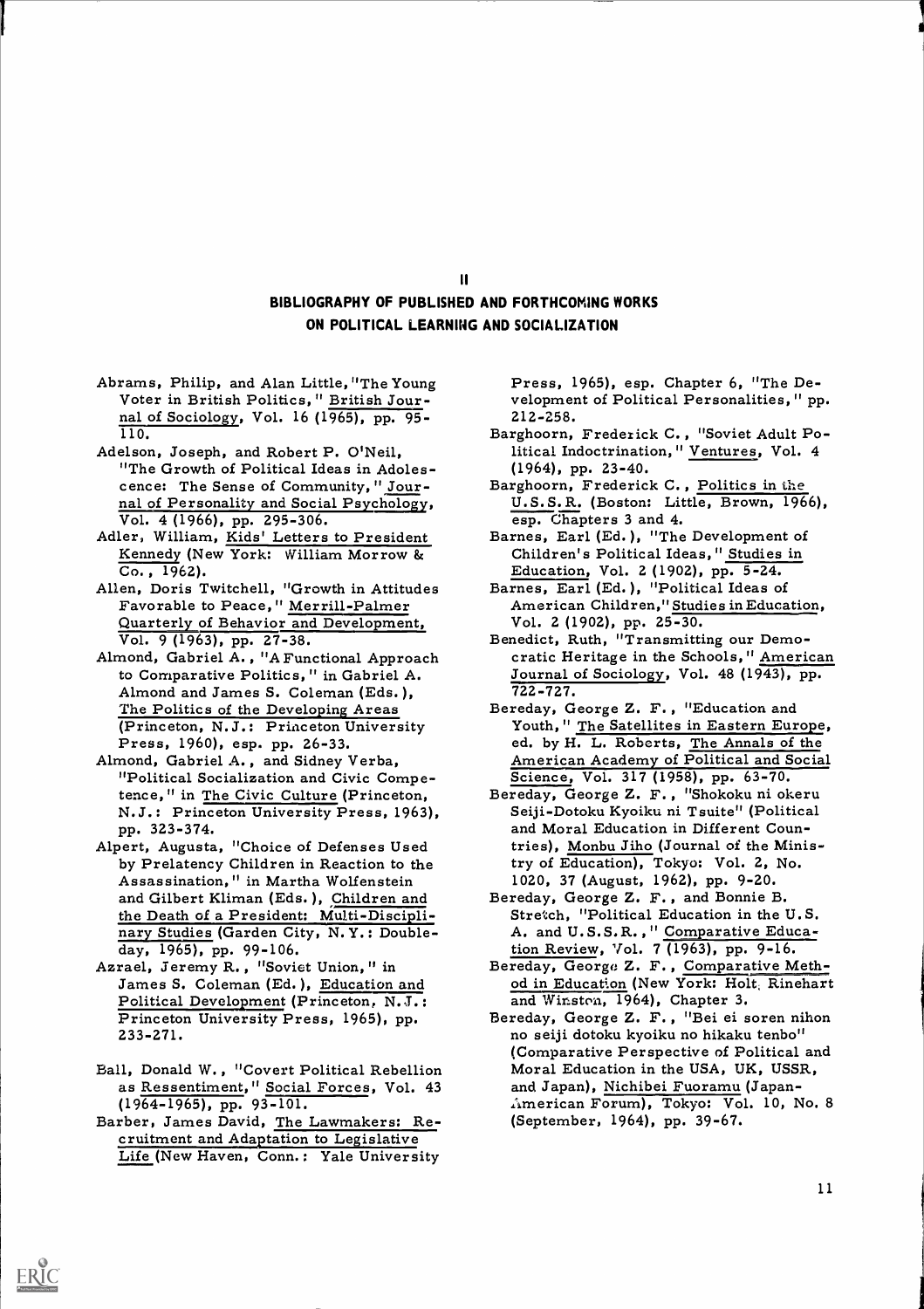- Bereday, George Z. F. , "Introduction" and "Notes" in Charles Merriam, The Making of Citizens: Comparative Education Studies (New York: Teachers College Press, 1966).
- Berelson, Bernard, Paul F. Lazarsfeld, and William N. McPhee, Voting (Chicago: University of Chicago Press, 1954), esp. Chapter 6, "Social Process: Small Groups<br>and Political Discussion, " pp. 88-117.
- Binder, Leonard, "Egypt: The Integrative Revolution, " in Lucian W. Pye and Sidney Verba (Eds.), Political Culture and Political Development (Princeton, N. J.: Princeton University Press, 1965), esp.
- of Russian Society (Cambridge, Mass.: Harvard University Press, 1960), esp. chapters by Bereday, Geiger, Kassof, and Mehnert.
- Bloom, Leonard, A. R. C. DeCrespigny, Conception of Historical Figures, "Jour-<br>and J. E. Spence, "An Interdisciplinary and of Social Psychology, Vol. 55 (1961),<br>Study of Social, Moral, and Political Atti-<br>pp. 23-26. tudes of White and Non-White South African University Students, "Journal of Social Psychology, Vol. 54 (1961), pp. 3-12.
- Bone, Hugh A. , "Political Socialization, " in American Politics and the Party System, 3rd ed. (New York: McGraw-Hill, 1965), pp. 23-39.
- America," PROD, Vol. 3 (1959-1960), pp. 12-15.
- Brzezinski, Zbigniew, and Samuel P. Huntington, "Socialization and Politization, " in Political Power: U.S.A. /U. S. S. R.
- (New York: Viking, 1963), pp. 76-90. Burdick, Eugene, and Arthur J. Brod.beck (Eds.), American Voting Behavior (Glen-<br>coe, Ill.: The Free Press, 1959), esp.<br>Chapters 2, 8, and 14.
- Burton, William H. , Children's Civic Information (Los Angeles: University of South- ern California Press, 1936).
- Burwen, Leroy S., and Donald T. Campbell, (1962), pp. 648-657.<br>"The Generality of Attitudes toward Au- "Unifaro, Harriet K., "I thority and Non-authority Figures, " The Journal of Abnormal and Social Psychology, Vol. 54 (1957), pp. 24-31.
- Byrne, Donn, "Parental Antecedents of Authoritarianism,'" Journal of Personality and Social Psychology, Vol. 1 (1965), pp. 369-373.
- Calas, E., "Summary of Conclusions of Re-<br>search on Soviet Child Training Ideals and Tive Political Outlooks (Melbourne: Mel-<br>Their Political Significance, "in Margaret bourne University Press, 1966).

Mead (Ed. ), Soviet Attitudes Toward Authority: An Interdisciplinary Approach to Problems of Soviet Character (New York:

- McGraw-Hill Book Company, 1951). Cammarota, Gloria, "Children, Politics and Elementary Social Studies, " Social Edu- cation, Vol. 27 (1963), pp. 205-211.
- Campbell, Angus, Gerald Gurin, and Warren<br>E. Miller, <u>The Voter Decides</u> (Evanston,<br>Ill.: Row, Peterson, 1954), esp. pp. 97-<br>107, 199-206.
- Campbell, Angus, Philip E. Converse, Warren E. Miller, and Donald E. Stokes, The American Voter (New York: Wiley,
- Princeton University Press, 1965), esp. 1960, esp. pp. 146ff.<br>pp. 407-419. Black, Cyril E. (Ed. ), The Transformation Black, Cyril E. (Ed. ), The Transformation Authorities by Juveniles, "Sociology and Chapman, Ames W. , "Attitudes toward Legal Social Research, Vol. 40 (1956), pp. 170-175.
	- Cole, David L. , "The Perception of Lincoln: A Psychological Approach to the Public's nal of Social Psychology, Vol. 55 (1961),
	- Coleman, James S. , "Education and the Political Scientist, " Items, Vol. 19 (1965), pp. 5-7.
	- Coleman, James S. (Ed. ), Education and Political Culture (Princeton, N.J.:
- pp. 23-39.<br>Bonilla, Frank, "Student Politics in Latin Funder Converse, Philip E., and Georges Dupeux,<br>Politicization of the Electorate in France. Princeton University Press, 1965).<br>nverse, Philip E., and Georges Dupeux,<br>"Politicization of the Electorate inFrance and the United States, " Public Opinion Quarterly, Vol. 26 (1962), pp. 1-23. Crespi, Leo P., "German Youth and Adults
	- View Individual Responsibility, " International Journal of Opinion and Attitude
	- Research, Vol. 2 (1948), pp. 230-236.<br>Crespi, Leo P., "Germans View the U.S. Reorientation Program: Extent of Re- ceptivity to American Ideals, " International Journal of Opinion and Attitude Re- search, Vol. 5 (1951), pp. 179-190.
	- Crittenden, John, "Aging and Party Affiliation," Public Opinion Quarterly, Vol. 26
	- Cuffaro, Harriet K., "Reaction of Preschool Children to the Assassination of President Kennedy, " Young Children, Vol. 20 (1964- 1965), pp. 100-105.
	- Davies, A. F., "The Child's Discovery of Social Class," Australia and New Zealand Journal of Sociology, Vol. 1 (1965), pp.  $21 - 37.$
	- Five Political Outlooks (Melbourne: Melbourne University Press, 1966).

12

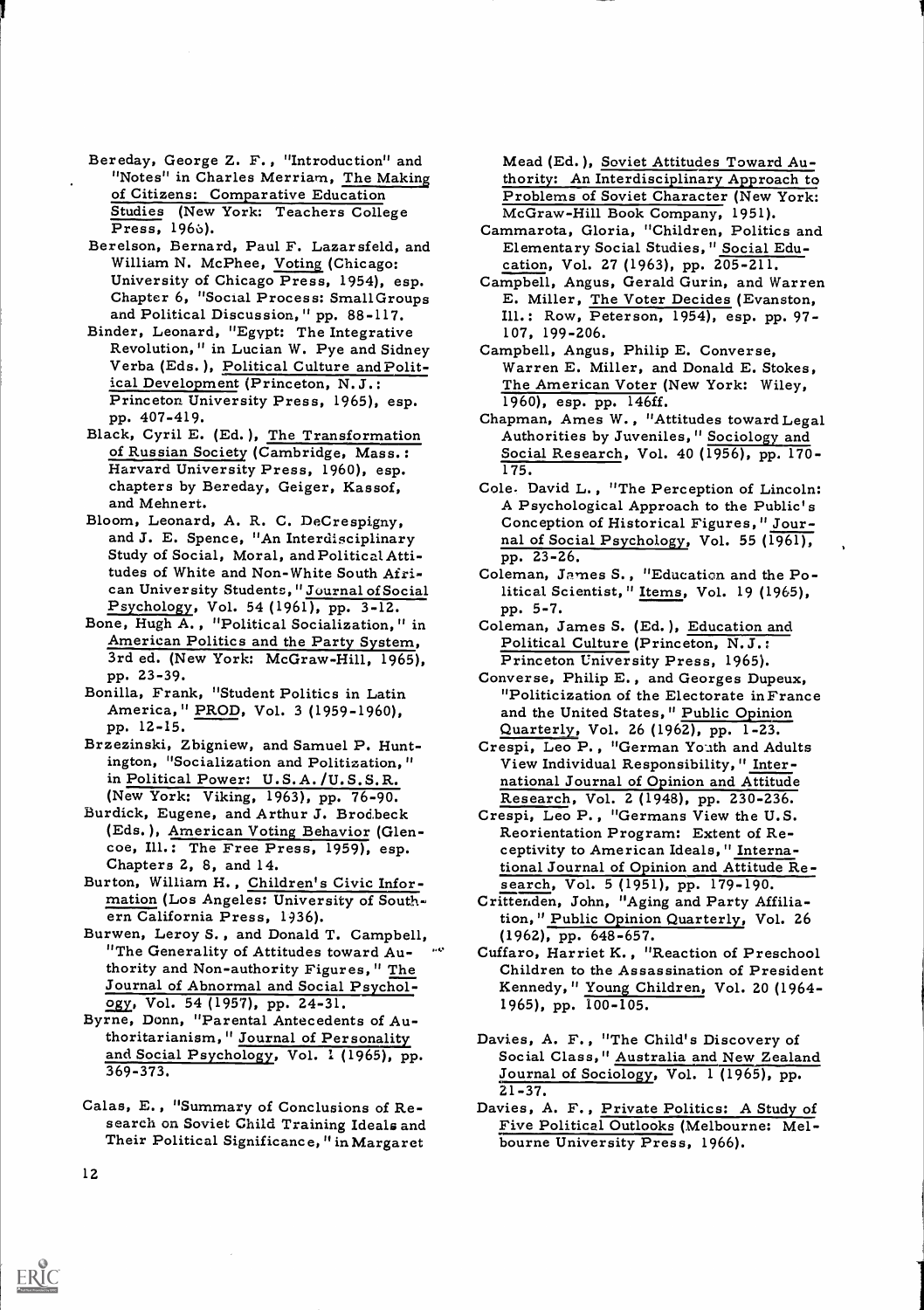- Davies, James C., Human Nature in Politics: The Dynamics of Political Behavior (New Press of Glencoe, 1961), pp. 226-251.
- York: Wiley, 1963), Chapter 5, "Proxi-<br>mal Groups in Politics, " pp. 141-182.<br>Davies, James C., "The Family's Role in<br>Political Socialization, " The Annals of the American Academy of Political and Social Science, Vol. 361(1965), pp. 10-19.
- Dawson, Richard, "Political Socialization, " in James H. Robinson (Ed. ), Political Science Annual: An International Review, Vol. I (Indianapolis: Bobbs-Merrill, 1966), pp. 1-84.
- Dawson, Richard, and Kenneth Prewitt, Political Socialization (Little-Brown Series on Comparative Politics, forthcoming, 1967).
- Dimond, Stanley E. , "The Detroit Citizenship Study, " <u>Phi Delta Kappan</u> (Dec ember, 1951), pp. 172-195.
- Dimond, Stanley E. , "Citizenship Education," Encyclopedia of Educational Re- search, 3rd Edition, 1960, pp. 206-210.
- Dodge, Richard W. , and Eugene S. Uyeki, "Political Affiliation and Imagery Across Two Related Generations, "Midwest Journal of Political Science, Vol. 6 (1962), pp. 266-276.
- Doob, Leonard W. , "South Tyrol: An Introduction to the Psychological Syndrome of Nationalism, "Public Opinion Quarterly,<br>Vol. 26 (1962), pp. 172-184.
- Doob, Leonard W. , Patriotism and Nationalism: Their Psychological Foundations (New Haven, Conn.: Yale University
- Press, 1964).<br>Dore, R. P., "Education: Japan," in Robert<br>E. Ward and Dankwart A. Rustow (Eds.), Political Modernization in Japan and Turkey (Princeton, N. J.: Princeton University Press, 1964), pp. 176-204. Drucker, A. J. , and H. H. Remmers, "Cit-
- izenship Attitudes of Graduated Seniors at Purdue University, U.S. College Graduates and High School Pupils, " Journal of Educational Psychology, Vol. 42 (1951), pp. 231-235.
- Easton, David, "An Approach to the Analysis of Political Systems," World Politics,
- Vol. 9 (1957), pp. 383-400. Easton, David, "The Function of Formal Education in a Political System," The School Review, Vol. 65 (1957), pp. 304- 316. 916. pp. 18-40.<br>Easton, David, and Robert D. Hess, "Youth Fay, Paul J.,
- and the Political System, " in S. M. Lipset and Leo Lowenthal (Eds. ), Culture and

Social Character (New York: The Free

- Easton, David, and Robert D. Hess, "The Child's Political World," Midwest Journal of Political Science, Vol. 6 (1962), pp. 229-246.
- Easton, David, and Jack Dennis, "The Child's Image of Government," The Annals of the American Academy of Political and Social Science, Vol. 361 (1965), pp. 40-57.
- Easton, David, and Jack Dennis, "The Child' s Acquisition of Regime Norms: Political<br>Efficacy, "The American PoliticalScience<br>Review, Vol. 61 (March, 1967), pp. 25-38.
- Edelstein, Alex S., "Since Bennington: Evidence of Change in Student Political Behavior, " Public Opinion Quarterly, Vol.
- 26 (1962), pp. 564-577. Elder, G. H. , Jr. , "Role Relations, Sociocultural Environments and Autocratic Family Ideology, " Sociometry, Vol. 28 (1965), pp. 173-196.
- Elder, Joseph W. , "National Loyalties in a Newly Independent Nation, " in David Apter (Ed.), <u>Ideology and Discontent</u> (New York:<br>The Free Press of Glencoe, 1964), pp. 77-92.
- Estvan, Frank J. , and Elizabeth, The Child's World: His Social Perception (New York: i'utnam's Sons, 1959), Chapter 19, "The Capitol," pp. 191-205.
- Estvan, Frank J. , "Teaching Government in Elementary Schools," Elementary School Journal, Vol. 62(1961-1962), pp. 291-297.
- Eulau, Heinz, William Buchanan, LeRoyFer- guson, and John C. Wahlke, "The Political Socialization of American State Legislators, " Midwest Journal of Political Sci-
- ence, Vol. 3 (1959), pp. 188-206. Eulau, Heinz, The Behavioral Persuasion in Politics (New York: Random House, 1963), esp. Chapter 3, "The Cultural Context, " pp. 62-84.
- Eulau, Heinz, and John D. Sprague, Lawyers in Politics (Indianapolis, Ind. : Bobbs-Merrill, 1964), "The Political Socialization of Lawyers, " pp. 56-64.
- Fagen, Richard R. , Cuba: The Political Content of Adult Education (Stanford, Calif.: Hoover Institution Studies: 1964).
- Fainsod, Merle, "The Komsomols-A Study of Youth under Dictatorship," American Political Science Review, Vol. 45 (1951),
- Fay, Paul J. , and Warren Middleton, "Certain Factors Related to Liberal and Conservative Attitudes of College Students: II.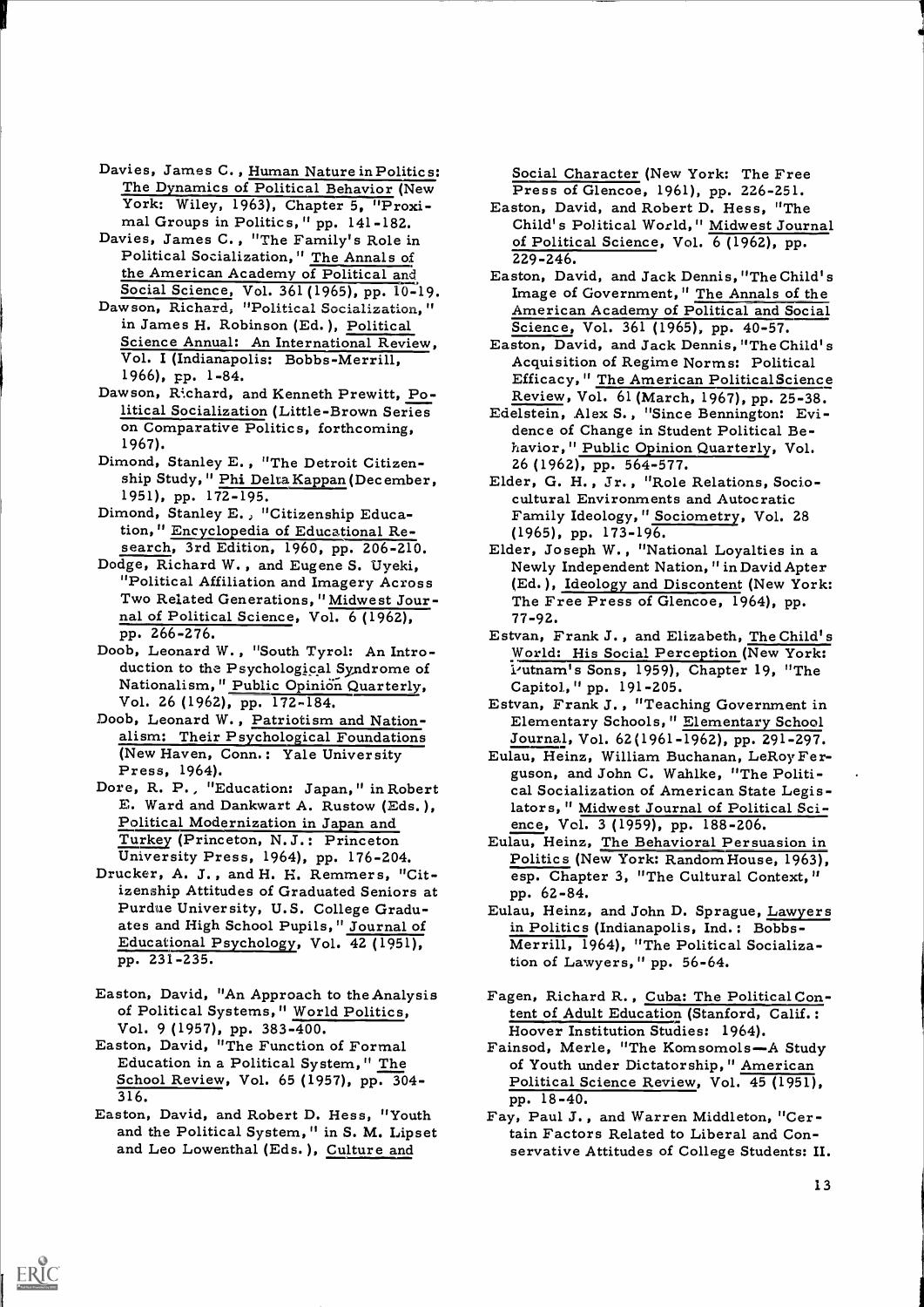Father's Political Preference ....,"<br>Journal of Social Psychology, Vol. 11

- (1940), pp. 107-119. Fischer-Galati, Stephan A. , "Communist Indoctrination in Rumanian Elementary Schools," Harvard Educational Review,
- Vol. 22 (1952), pp. 191-202. Fisher, Sara Carolyn, Relationships in Attitudes, Opinions and Values Among Family Members (Berkeley, Calif.: University City, N.Y.: Doubleday, 1965), pp. 1<br>of California Press, 1948). (Goldrich, Daniel, and Edward W. Scott, of California Press, 1948).
- Fishman, Katharine Davis, "Children in the Line of March, " New York Times Maga-
- zine, November 7, 1966, pp. 92, 97, 99. Flacks, Richard, "The Liberated Generation: An Exploration of the Roots of Stu- dent Protest," Journal of Social Issues,
- in Robert E. Ward and Dankwart A. Rustow (Eds. ), Political Modernization in Japan and Turkey (Princeton, N.J.: Princeton University Press, 1964), pp. 205-235.
- Fr8hner, Rolf, et al. , Wie Stark Sind Die
- Halbstarken? (Bielefeld: Stackelberg, 1956), esp. Chapter 5, "Politik."<br>Froman, Lewis A., Jr., "Personality and Political Socialization," The Journal of
- Politics, " Vol. 23 (1961), pp. 341-352. Froman, Lewis A. , Jr. , "Learning Political Attitudes," Western Political Quarterly,
- Vol. 15 (1962), pp. 304-313.<br>Froman, Lewis A., Jr., <u>People and Poli-</u> tics: An Analysis of the American Political System (Englewood Cliffs, N.J.: Prentice-Hall, 1962), "Learning Values, Beliefs and Attitudes," pp. 28-30. Froman, Lewis A. , Jr. , and James K.
- Skipper, Jr. , "An Approach to the Learning of Party Identification, " Public Opinion Quarterly, Vol. 27 (1963), pp. 473- 480.
- Gage, Robert W., "Patriotism and Military Greenstein, Fred I., "Sex-Related Po<br>Discipline as a Function of Degree of Differences in Childhood, "Journal<br>Military Training," Journal of Social itics, Vol. 23 (1961), pp. 353-3 Military Training, " Journal of Social Psychology, Vol. 64 (1964), pp. 101-111.
- Geddie, Leanna, and Gertrude Hildreth, "Children's Ideas about the War, " Journal of Experimental Education, Vol.  $\overline{13}$  (1964), pp. 441-450.<br>(1944), pp. 92-97.<br>Greenstein, Fred I., "Popular Images of the
- (1944), pp. 92-97. Geiger, Kent, "Deprivation and Solidarity in the Soviet Urban Family, " American Sociological Review, " Vol. 20 (1955), pp. 57-68.
- Geiger, Kent, "Changing Political Attitudes in a Totalitarian Society: A Case Study of

the Role of the Family," World Politics,<br>Vol. 8 (1956), pp. 187-205.

- Ginsparg, Sylvia, Alice Moriarty, and Lois B. Murphy, "Young Teenagers' Responses to the Assassination of President Kennedy: Relation to Previous Life Experiences, " in Martha Wolfenstein and Gilbert Kliman (Eds.), Children and the Death of a President: Multi-Disciplinary Studies (Garden City, N. Y.: Doubleday, 1965), pp. 1-29.
- "Developing Political Orientations of Pan-<br>amanian Students, " Journal of Politics,<br>Vol. 23 (1961), pp. 84-107.
- Goldrich, Daniel, "Requisites for Political
- forthcoming. The Coldrich, Daniel, "Peasants' Sons in City<br>Frey, Frederick W., "Education: Turkey," Schools: An Inquiry into the Politics of Legitimacy in Panama," Public Opinion<br>Quarterly, Vol. 26 (1962), pp. 664-668.<br>Idrich, Daniel, "Peasants' Sons in City<br>Schools: An Inquiry into the Politics of Urbanization in Panama and Costa Rica," Human Organization, Vol. 23 (1964), pp. 328-333.
	- Goldsen, Rose K., et al., What College Stu-<br>dents Think (Princeton, N.J.: Van Nostrand, 1960), esp. Chapters 5 and 6.
	- Goodman, Mary Ellen, "Emergent Citisenship: A Study of Relevant Values in Four-Year-Olds, " Childhood Education, Vol.
	- 35 (1958-1959), pp. 248-251. Gould, Julius, "The Komsomol and the Hitler Jugend, " British. Journal of Sociology, Vol. 2 (1951), pp. 305-314.
	- Greenberg, Bradley S. , and Edwin B. Parker (Eds. ), The Kennedy Assassination and the American Public (Stanford, Calif. : Stanford University Press, 1965), esp. PP. 199-239.
	- Greenstein, Fred I. , "The Benevolent Leader: Children's Images of Political Authority," American Political Science
	- Review, Vol. 54 (1960), pp. 934-943. Greenstein, Fred I. , "More on Children's Images of the President, " Public Opinion<br>Quarterly, Vol. 25 (1961), pp. 648-654.<br>Greenstein, Fred I., "Sex-Related Political
	- Differences in Childhood, "Journal of Pol-
	- Greenstein, Fred I., "New Light on Changing American Values: A Forgotten Body of Survey Data, " Social Forces, Vol. 42
	- (1964), pp. 441-450.<br>eenstein, Fred I., "Popular Images of<br>President," <u>The American Journal of</u>
	- Psychiatry, Vol. 122 (1965), pp. 523-529. Greenstein, Fred I. , "Personality and Political Socialization: The Theories of Authoritarian and Democratic Character," The Annals of the American Academy of Polit-

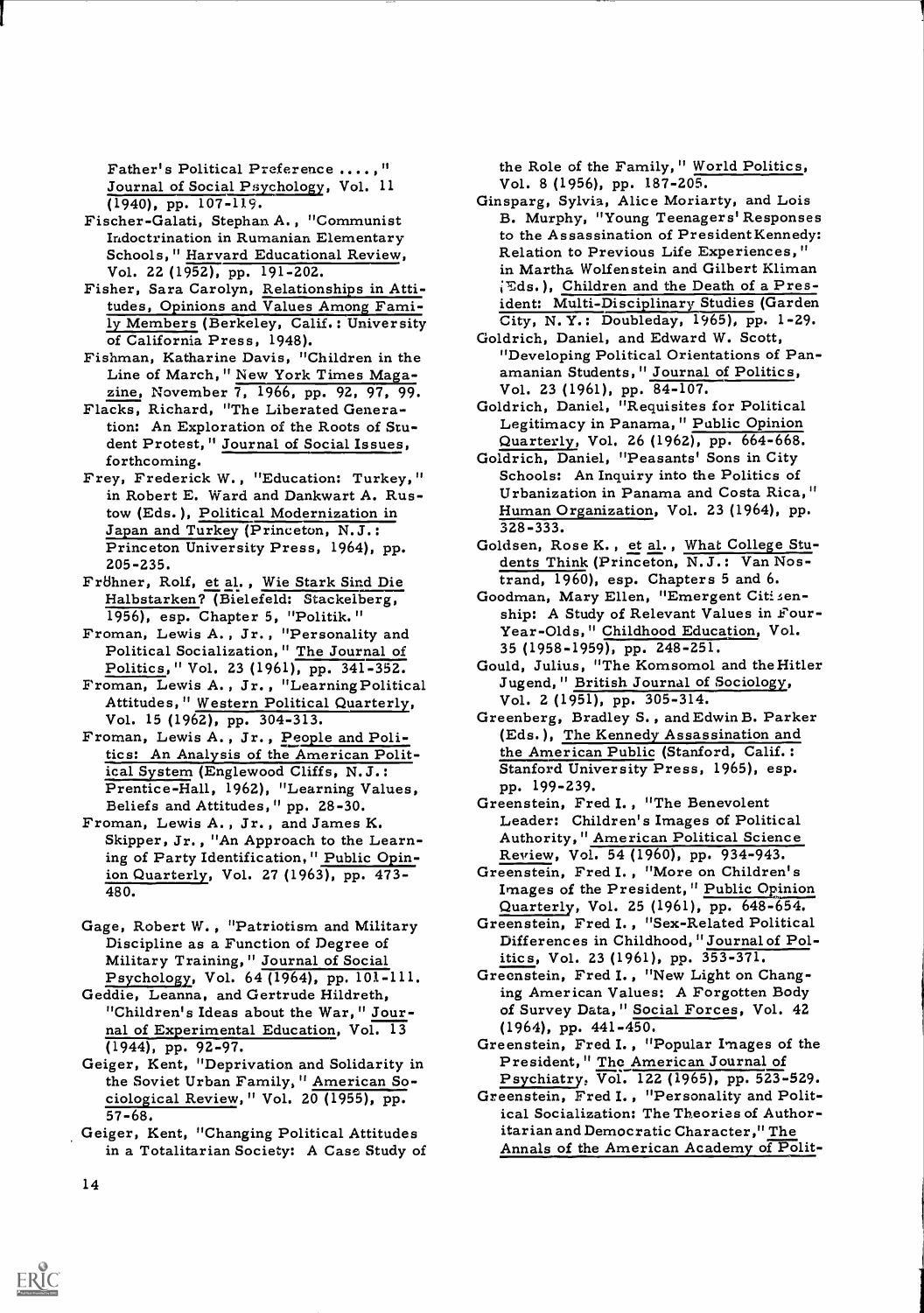- ical and Social Science, Vol. 361 (1965),<br>pp. 81-95.<br>Greenstein, Fred I., "College Students' Re-<br>actions to the Assassination," in Bradley S. Greenberg and Edwin B. Parker (Eds. ), The Kennedy Assassination and the American Public: Social Communication in Crisis (Stanford, Calif.: Stanford Univer-
- sity Press, 1965), pp. 220-239. Greenstein, Fred I. , "Young Men and the Death of a Young President, " in Martha Wolfenstein and Gilbert Kliman (Eds. ), Children and the Death of a President: Multi-Disciplinary Studies (Garden City, N.Y.: Doubleday, 1965), pp. 172-192.<br>Greenstein, Fred I., Children and Politics
- (New Haven, Conn.: Yale University Press, 1965).
- Greenstein, Fred I. , "The Psychological Function of the American President for Citizens, " in Elmer E. Cornwell, Jr. (Ed.), The American Presidency: Vital Center (Chicago: Scott-Foresman, 1966),
- pp. 30-36. Greenstein, Fred I, "P-olitical Socialization," International Encyclopedia of the<br>Social Sciences, forthcoming.<br>Grossholtz, Jean, Politics in the Philippines
- (Boston: Little, Brown & Co., 1964), esp. Chapter VIII, "Political Socialization," pp. 183-201.
- Havemann, Ernest, and Patricia Salter West, They Went to Colleg. (New York: Harcourt Brace and Co. , 1952), esp. Chapter 10, "In The Voting Booth, " pp. 108-125. Helfant, Kenneth, "Parents' Attitudes vs.
- of Adolescents' Socio-political Attitudes," Psychological Monographs, Vol. 66  $#13$ (1952).
- Hess, Robert D. , and David Easton, "The Child's Changing Image of the President," Public Opinion Guarterly, Vol. 24 (1960),
- pp. 632-644. Hess, Robert D. , and David Easton, "The Role of the Elementary School in Political Socialization, " The School Review, Vol. 70 (1962), pp. 257-265.<br>Hess, Robert D., "The Socialization of Atti-
- tudes toward Political Authority: Some Cross-National Comparisons, "International Social Science Journal, Vol. 15 (1963), pp. 542-559.
- Horowitz, L. , "Some Aspects of the Devel- opment of Patriotism in Children, " Sociometry, Vol. 3 (1940), pp. 329-341.

Hyman, Herbert H. , Political Socialization (Glencoe, Ill.: The Free Press, 1959).

1

- Hyman, Herbert H. , "Mass Media and Political Socialization: The Role of Patterns of Communications, " in Lucian Pye (Ed.), Communications and Political Develop- ment (Princeton, N. J.: Princeton University Press, 1963), pp. 128-148.
- Inglehart, Ronald, "An End to European Integration?" The American Political Science Review, Vol. 61 (March, 1967), pp. 91-105.
- Jacob, Philip E. , Changing Values in College (New York: Harper, 1957), esp. pp. 38-57.
- Jahoda, Gustav, "Immanent Justice Among West African Children, " Journal of Social Psychology, Vol. 47 (1958), pp. 241-248.
- Jahoda, Gustav, "Development of the Perception of Social Differences in Children from 6 to 10, " The British Journal of Educational Psychology, Vol. 50 (1959), pp. 159-175.
- Jahoda, Gustav, "Nationality Preferences and National Stereotypes in Ghana Before Independence, " Journal of Social Psychology., Vol. 50 (1959), pp. 165-174.
- Jahoda, Gustav, "Development of Scottish Children's Ideas and Attitudes About Other Countries, " Journal of Social Psychology,<br>Vol. 58 (1962), pp. 91.108.
- Jahoda, Gustav, "The Development of Children's Ideas About Country and Nationality, Part I: The Conceptual Framework," The British Journal of Educational Psychology, Vol. 33 (1963), pp. 47-60.
- Adolescent Hostility in the Determination **Exercise 1 and Solut** Country and National-Jahoda, Gustav, "The Development of Chility, Part II: National Symbols and Themes," The British Journal of Educational Psychology, Vol. 33 (1963), pp. 143-153.
	- Jahoda, Gustav, "Children's Concepts of Nationality: A Critical Study of Piaget's Stages," Child Development, Vol. 35 (1964), pp. 1081-1092.
	- Jaide, Walter, Das Verhältnis der Jugend zur Politik: empirische Untersuchungen zur politischen Anteilnahme und Meinungsbildung junger Menschen (Berlin: H. Luchterhand, 1963).
	- Jaide, Walter, Die jungen Staatsblirger
	- (Mlinchen: Juventa Verlag, 1965). Jaide, Walter, "Hat die Jugend Interesse an Politik?" in Blankertz, Hockheimer, Weber, and Jaide, Technik-Freizeit-Politik, (Neue Pädagogische Bemühungen 26/Essen 1965).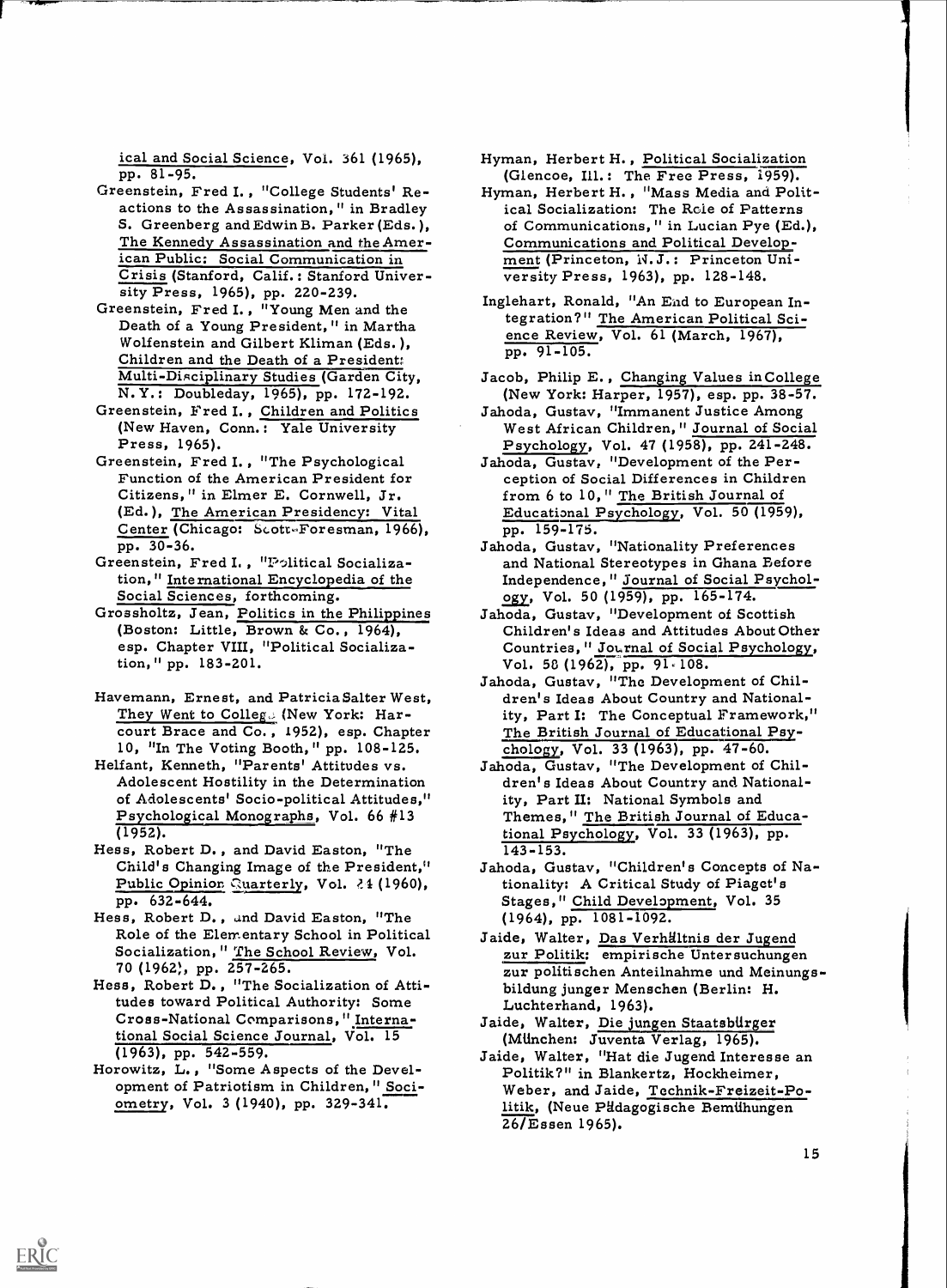- Karlsson, Georg, "Political Attitudes Among Male Swedish Youth," Acta Sociologica, Vol. 3 (1958), pp. 220-241. Kassof, Allen, The Soviet Youth Program:
- Regimentation and Rebellion (Cambridge, Mass.: Harvard University Press, 1965).<br>Kazamias, Andreas M., and Byron G. Mas-
- sialas, Tradition and Change in Education: A Comparative Study (Englewood Cliffs, N.J.: Prentice-Hall, Inc. , 1965), Chapter 8, "Civic Education and Political So-
- cialization," pp. 130-144.<br>Key, V. O., Jr., Public Opinion and American Democracy (New York: Knopf, 1961).
- King, Edmund J. (Ed.), Communist Education (Indianapolis, Ind.: Bobbs-Merrill, 1963).
- Political Socialization of National Legislative Elites in the United States and Canada, " Journal of Politics, Vol. 27 (1965), pp. 761-775. Krug, Othilda, and Cynthia Fox Dember,
- "Diagnostic and Therapeutic Utilization of Children's Reactions to the President's Death, " in Martha Wolfenstein and Gilbert Kliman (Eds.), Children and the Death of (Garden City, N. Y.: Doubleday, 1965), pp. 80-98.
- Kuroda, Yasumasa, "Agencies of Political Socialization and Political Change: Political Orientation of Japanese Law Students," Human Organization, Vol. 24 (1965), pp. 328-331.
- Lambert, Wallace E., and Otto Klineberg, "A Pilot Study of the Origin and Development of National Stereotypes, " International Social Science Journal, Vol. 11
- (1959), pp. 221-237. Lane, Robert E. , "Fathers and Sons: Foundations of Political Belief," American Sociological Review, Vol. 24 (1959),
- pp. 502-511.<br>Lane, Robert E., Political Life (New York: Free Press of Glencoe, 1959), esp.
- Chapter 15. Lane, Robert E. , and David 0. Sears, Public Opinion (Englewood Cliffs, N.J.:<br>Prentice-Hall, 1964), esp. Chapter 3,<br>"Forming and Weakening the Parental<br>Opinion Tradition," pp. 17-42.
- Lane, Robert E., "The Need to be Liked and pp. 3-18. the Anxious College Liberal," The Annals of the American Academy of Political and botism in Children-A Second Look," Social Science, Vol. 361 (1965), pp. 71- 80.
- Lane, Robert E. , ".Adolescent Influence, Rebellion and Submission: Patterns of Political Maturation in the United States and Germany, " Revue Française de Sociologie (Fall 1966).
- Langdon, Frank, <u>Politics in Japan</u> (Boston,<br>Mass.: Little, Brown and Company,<br>1967), esp. Chapter 8, "Political Sociali-<br>zation Process," pp. 201-218.<br>Langton, Kenneth P., "Peer Group and<br>School and the Political Socializ
- cess," The American Political Science Review, forthcoming, September 1967.
- Langton, Kenneth P. , "Political Partisanship and Political Socialization in Jamaica," British Journal of Sociology, forthcoming.
- Kornberg, Allan, and Norman Thomas, "The LaPalombara, Joseph, and Jerry B. Waters, dispositions of Italian Youth," Midwest Journal of Political Science, Vol. 5 (1961),
	- pp. 39-58. LaPalombara, Joseph, "Italy: Fragmentation, Isolation, Alienation, " in Lucian W. Pye and Sidney Verba (Eds. ), Political Culture and Political Development (Princeton, N.J.: Princeton University Press, 1965), esp. pp. 316-322.
	- a President: Multi-Disciplinary Studies Lapierre, Jean-William, and Georges Noizet, Une recherche sur le civisme des jeunes<br>
	à la fin de la Quatrième République (Aix-<br>
	en-Provence: Publication des Annales de
		- la Faculté des Lettres, 1961).<br>Lapierre, Jean-William, and Georges Noizet,<br>"L'information politique des jeunes Fran-<br>cais en 1962," Revue Française de Science Politique, Vol. 14 (1964), pp. 480- 504.
		- Lapierre, Jean-William, and Georges Noizet,<br>"Les jeunes Français devant l'objection<br>de conscience," Revue Française de So-
		- ciologie, Vol. 4 (1963), pp. Z59-274. Larson, Ruth M. , and Chester 0. Matthews, Changes in Students' Attitudes Toward Practical Politics Over a Four-Year Period (Delaware, Ohio: The Evaluation Service, Ohio Wesleyan University, 1958).
		- Las swell, Harold D. , The Political Writings of Harold D. Lasswell (Glencoe, Ill.: The Free Press, 1951), esp. "Democratic Character," pp. 465-525.
		- Lasswell, Harold D. , "Political Constitution and Character, " Psychoanalysis and the Psychoanalytic Review, Vol. 46 (1959),
		- Lawson, Edwin D., "Development of Patri-Journal of Psychology, Vol. 55 (1963), pp. 279-286.

16

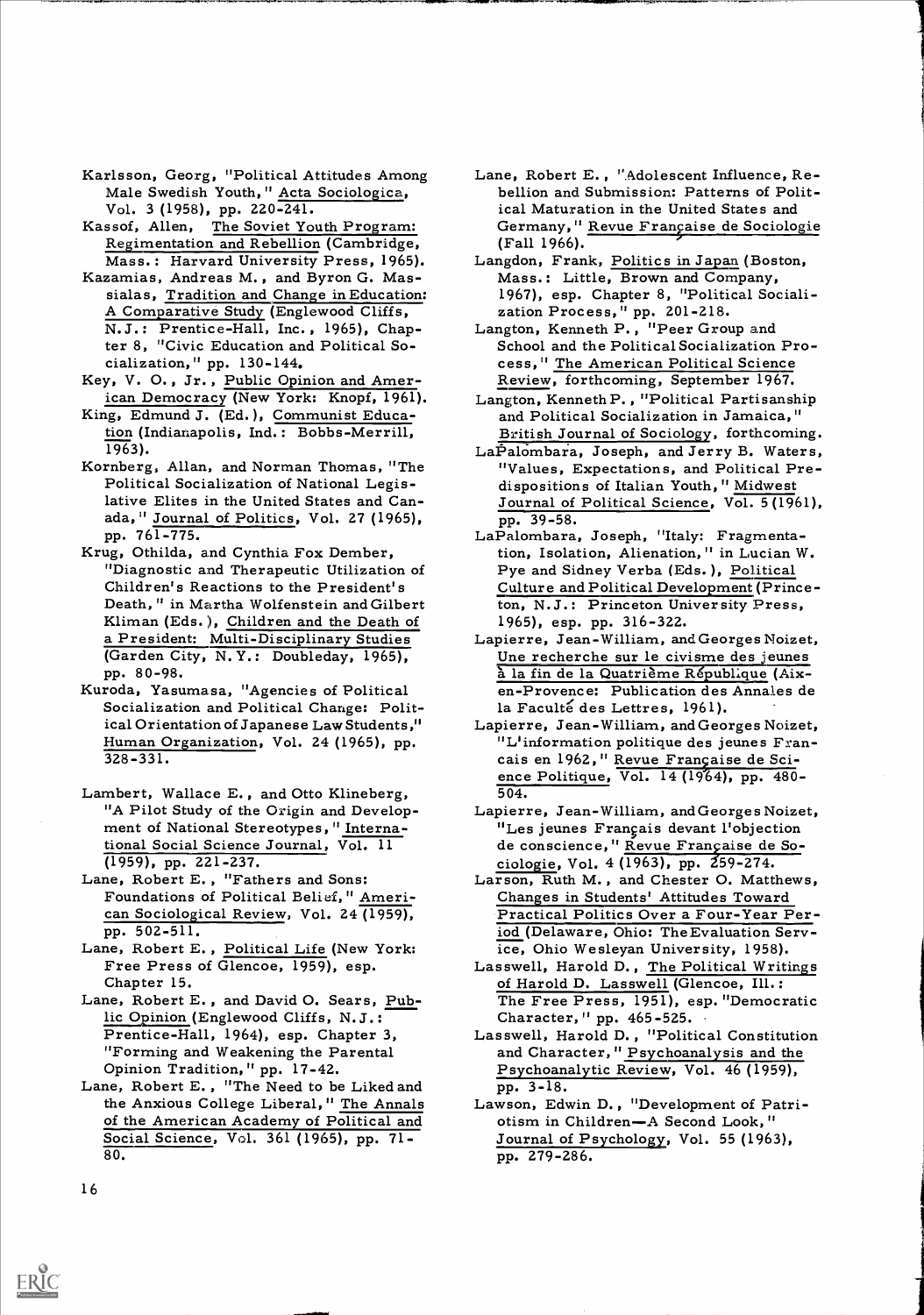- Lazarsfeld, Paul F. , Bernard Berelson, and Hazel Gaudet, The People's Choice (New York: Columbia University Press, 1944), esp. Chapter 15, "The Political Homo- geneity of Social Groups," pp. 137-149. Leatherman, Daniel R. , "The Political So-
- cialization of Students in the Mennonite Secondary Schools," The Mennonite Quar-
- terly Review, Vol. 36 (1962), pp. 89-90. Leites, Nathan, "Psycho-Cultural Hypothe-
- ses About Political Acts," World Politics,
- Vol. 1 (1948), pp. 102-119.<br>Lerner, Daniel, <u>The Passing of Traditional</u><br>Society (Glencoe, Ill.: The Free Press, 1958).
- Levin, Martin L. , "Social Climates and Political Socialization, " Public Opinion Quarterly, Vol. 25 (1961), pp. 596-606.
- Levine, Donald N., "Ethiopia: Identity, Authority and Realism," in Lucian W. Pye and Sidney Verba (Eds.), Political Culture and Political Development (Princeton, N.J.: Princeton University Press, 1965), esp. pp. 250-251.
- Levine, Donald N. , Wax and Gold: Tradition and Innovation in Ethiopian Culture (Chi- cago: University of Chicago Press, 1965).
- LeVine, Robert A. , "The Role of the Family in Authority Systems: A Cross-Cultural Application of Stimulus-Generalization Theory," Behavioral Science, Vol. 5 (1960), pp. 291-296.
- LeVine, Robert A. , "The Internalization of Political Values in Stateless Societies, " Human Organization, Vol. 19 (1960), pp. 51-58.
- LeVine, Robert A., "Political Socialization and Culture Change, " in Clifford Geertz (Ed. ), Old Societies and New States (New York: The Free Press of Glencoe, 1963), pp. 280-303.
- Lewin, Herbert S. , "Hitler Youth and the Boy Scouts of America: A Comparison of Aims," Human Relations, Vol. 1 (1947),
- pp. 206-227.<br>Lippitt, G. L. (Ed.), "Training for Political<br>Participation," Journal of Social Issues,<br>Vol. 16 (1960), entire issue.
- Lipset, Seymour Martin, Paul F. Lazarsfeld, Allan H. Barton, and Juan Linz, "The Psychology of Voting: An Analysis of Political Behavior, " in Gardner Lindzey (Ed. ), The Handbook of Social Psy-
- chology (Cambridge, Mass.: Addison- Wesley, 1954), Vol. II. Lipset, Seymour Martin, "The Political Be- havior of University Students in Developing Nations, "Social and Economic Studies, Vol. 14 (1965), pp. 35-75.

- Lipset, Seymour Martin (Ed. ), Student Politics, A Special Issue of The Comparative Education Review, Vol. 10, no. 2 (1966).
- Litt, Edgar, "Civic Education, Community Norms and Political Indoctrination, " American Sociological Review, Vol. 28
- $(1963)$ , pp. 69-75.<br>Litt, Edgar, "Education and Political Enlightenment in America," The Annals of the American Academy of Political and
- Social Science, Vol. 361 (1965), pp. 32-39. Luckey, Eleanore Braun, "Family Goals in a Democratic Society, " Journal of Marriage and Family Living, Vol. 26 (1964), pp. 271-279.
- Maccoby, Eleanor E. , Richard E. Matthews, and Anton S. Morton, "Youth and Political Change," Public Opinion Quarterly, Vol. 18 (1954), pp. 23-29.
- Marsten, Benson H. , and James C. Coleman, "Specificity of Attitudes Toward Parental and Non-Parental Authority Figures, " Journal of Individual Psychology, Vol. 17 (1961), pp. 96-101.
- Marvick, Dwaine, "The Political Socialization of the American Negro, " The Annals of the American Academy of Political and Social Science, Vol. 361 (1965), pp. 112- 127.
- Massialas, Byron G. , and C. B. Cox, Inquiry in Social Studies (New York: McGraw-Hill, 1966), Chapter 8, "Social Education and Politicization in International Context," pp. 179-200.
- McClelland, David C. , et al. , "Obligations to Self and Society in the United States and Germany, " Journal of Abnormal and Social
- Psychology, Vol. 33 (1963), pp. 107-119. McClintock, C. G. , and Henry A. Turner, "The Impact of College Upon Political Knowledge, Participation and Values, " Human Relations, Vol. 15 (1962), pp. 163-176.
- McClosky, Herbert, and Harold E. Dahlgren, "Primary Group Influence on Party Loyalty, " The American Political Science Review, Vol. 53 (1959), pp. 757-776.
- McGranahan, Donald V. , "A Comparison of Social Attitudes Among American and German Youth," Journal of Abnormal and Social Psychology, Vol. 41 (1946), pp. 245-257.
- McGranahan, Donald V. , and Morris Janowitz, "Studies of German Youth," Journal of Abnormal and Social Psychology, Vol. 41 (1946), pp. 3-14.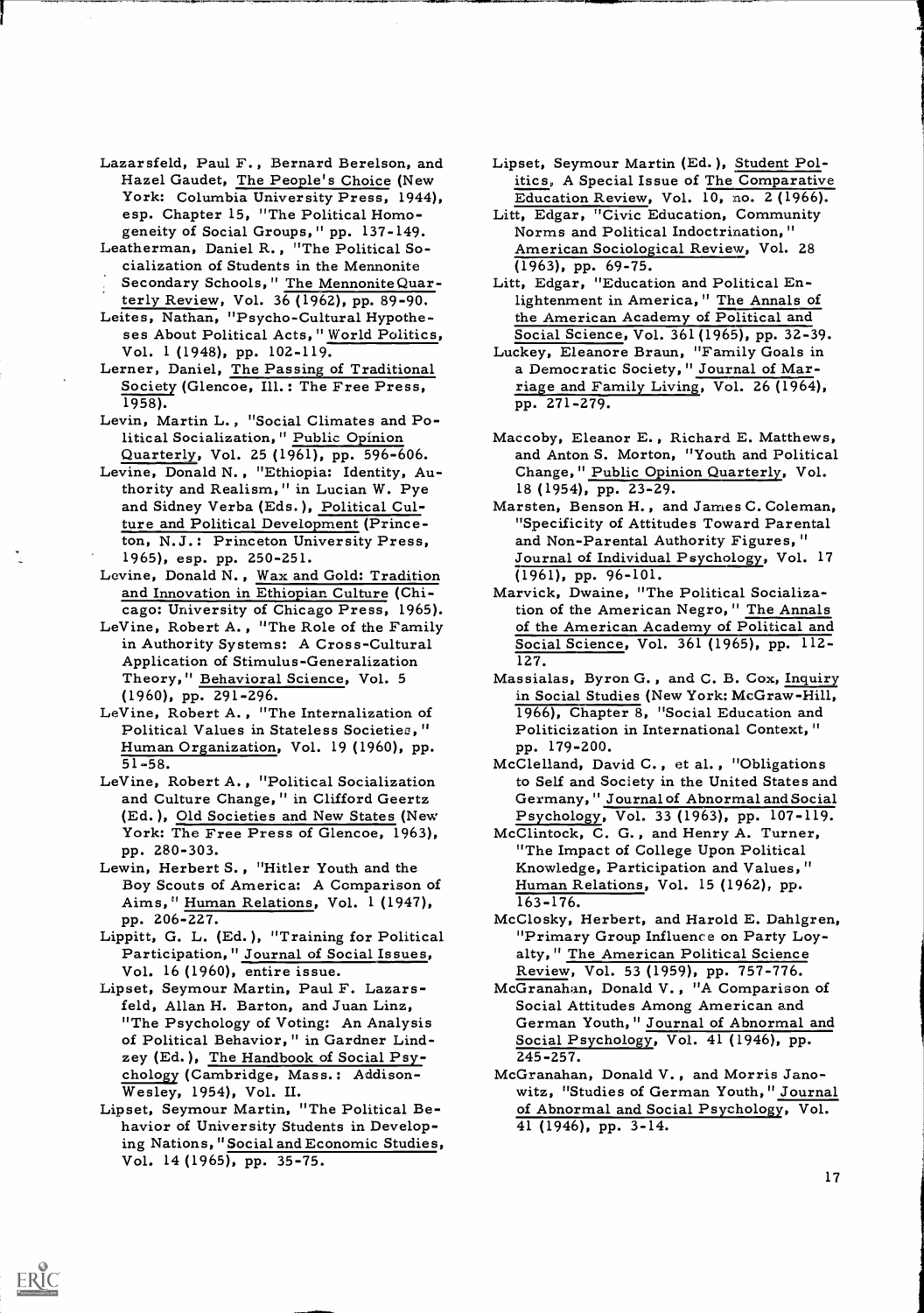- Mead, Margaret, "The Development of National Character," in Daniel Lerner and<br>Harold D. Lasswell (Eds.), The Policy Sciences (Stanford, Calif.: Stanford Uni-<br>versity Press, 1951), pp. 70-85.<br>Mehnert, Klaus, "Changing Attitudes of
- Russian Youth, " in Cyril E. Black (Ed. ), The Transformation of Russian Society (Cambridge, Mass.: Harvard University Press, 1943).<br>Press, 1960), pp. 496-515. Newcomb, Theod
- Meltzer, Hyman, Children's Social Concepts: A Study of Their Nature and Development (New York: Teacher's College, Columbia University, 1925).
- 
- Meltzer, Hyman, "The Development of Chil-<br>dren's Nationality Preferences, Concepts,<br>and Attitudes," The Journal of Psychol-<br>ogy, Vol. 11 (1941), pp. 343-358.<br>Merriam, Charles E., The Making of Citi-<br>zens: A Comparative Stu
- the United States (New York: Charles Scribner's Sons, 1934).
- Middleton, Russell, and Snell Putney, "Political Expression of Adolescent Rebellion, " American Journal of Sociology, Vol. 68 (1963), pp. 527-535.
- Middleton, Russell, and Snell Putney, "Stu- dent Rebellion Against Parental Political Beliefs," Social Forces, Vol. 41 (1963), pp. 377-383.
- Middleton, Russell, and Snell Putney, "Influences on the Political Beliefs of Amer-(1964), pp. 484-492.
- Milbrath, Lester W. , "Latent Origins of Liberalism Conservatism and Party Identification: A Research Note, " The Journal of Politics, Vol. 24 (1962), pp.<br>679-688.
- Mitchell, William C., The American Polity<br>(Glencoe, Ill.: The Free Press, 1962),
- esp. Chapter 7, "The Socialization of<br>Citizens," pp. 145-178.<br>Mitrović, M., "Politika i skola u socijaliz-<br>mu," (Politics in Schools under Social-
- ism) Komunist, Vol. 5(1951), pp. 144-181. 1945).<br>Moore, Joan W., "Social Deprivation and Advantage as Sources of Political Values," idential Western Political Quarterly, Vol. 15 (1962), pp. 217-226.
- Mosel, James N. , "Communication Patterns and Political Socialization in Transitional Thailand," in Lucian W. Pye (Ed. ), Communications and Political Develop- ment (Princeton, N.J.: Princeton Uni- versity Press, 1963), pp. 184-228.
- Nealon, Rita N. , Albert Somit, and Walter H. Wilke, "The Social Science Course and Effective Citizenship Education, " School and Society, Vol. 81(1955), pp. 22-23.
- Newcomb, Theodore M. , Personality and Social Change: Attitude Formation in <sup>a</sup> Student Community (New York: Dryden
- Newcomb, Theodore M. , "The Influence of Attitude Climate Upon Some Determinants of Information," Journal of Abnormal and Social Psychology, Vol. 41 (1946), pp. 291-302.
- Newcomb, Theodore M. , "Attitude Develop- ment as a Function of Reference Groups: The Bennington Study, " in Eleanor E. Maccoby, Theodore M. Newcomb, and Eugene Hartley (Eds.), Readings in Social Psychology, 3rd ed. (New York: Holt, 1958), pp. 265-275.
- Newcomb, Theodore M. , "Persistence and Regression of Changed Attitudes: Long<br>Range Studies," Journal of Social Issues,<br>Vol. 19 (1963), pp. 3-14.
- Newcomb, Theodore M., et al., Persistence and Change: Bennington College and Its Students After Twenty-Five Years (New York: John Wiley & Sons, 1967).
- Newman, Fred M. , "Adolescents' Acceptance of Authority: A Methodological Study, " Harvard Educational Review, Vol. 35 (1965), pp. 303-325.
- fluences on the Political Beliefs of Amer-<br>ican College Students," Politico, Vol. 29 College Voters," Public Opinion Quarter-Nogee, Philip, and Murray B. Levin, "Some College Voters," Public Opinion Quarter-<br>ly, Vol. 22 (1958-1959), pp. 449-463.
	- Nordlinger, Eric, The Working Class Tories (Berkeley, Calif.: University of Califor- nia Press, forthcoming, 1967), esp. Chapter V.
	- Orbell, John, "Protest Participation Among Negro College Students," American Political Science Review, forthcoming, June, 1967.
	- Ordan, Harry, Social Concepts and the Child's Mind (New York: King's Crown Press,
	- Orren, Karen, and Paul E. Peterson, "Presidential Assassination: A Case Study in the Dynamics of Political Socialization," Journal of Politics, forthcoming.
	- Patterson,FranklinK., et al., The Adolescent Citizen (Glencoe, Ill.: The Free Press, 1960).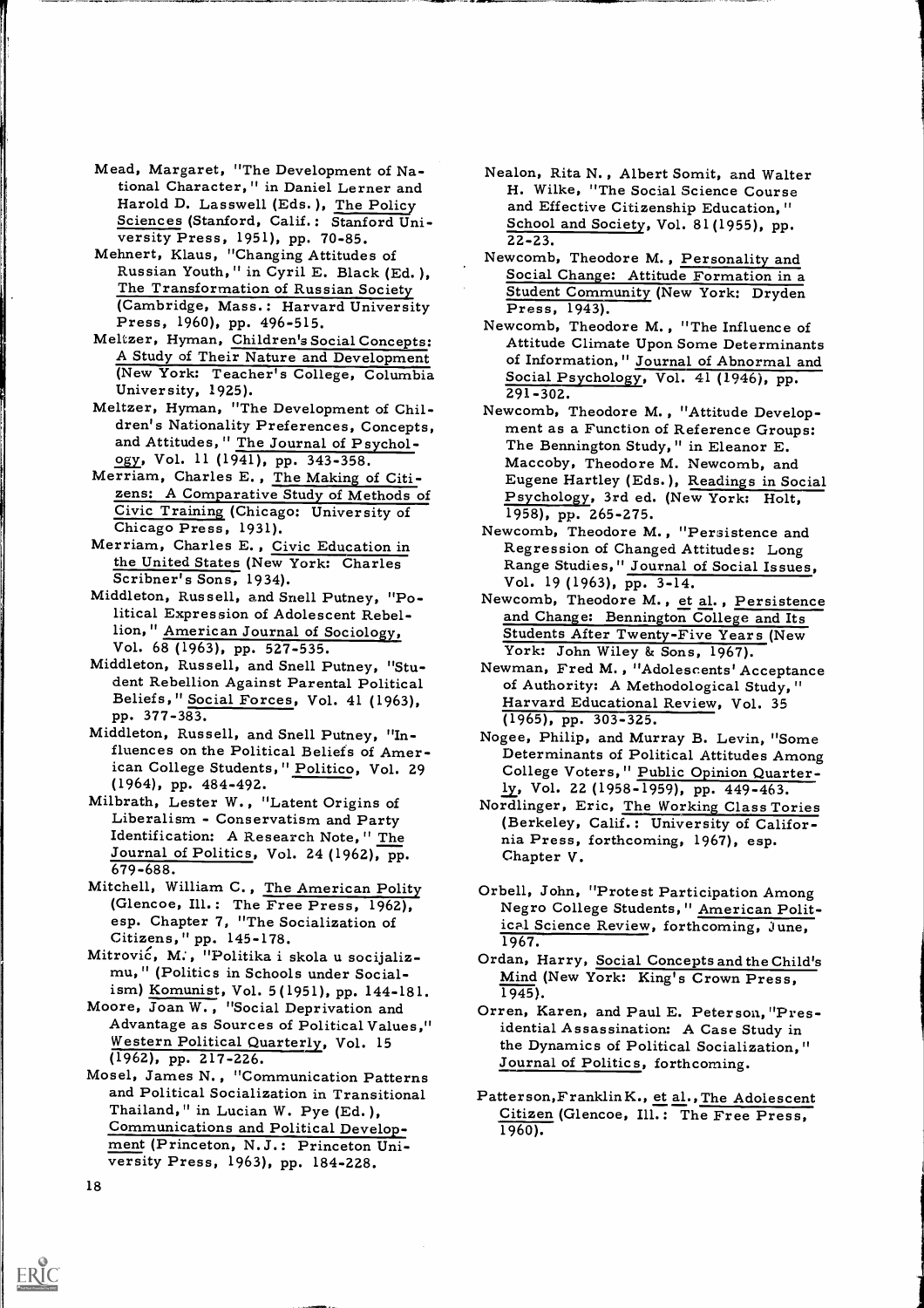- Patterson, Franklin K., "Political Reality in Childhood, " National Elementary School Principal, Vol. 42 (1963), pp. 18-23.
- Philippart, A., "Une enquête sur l'information et les connaissances politiques des jeunes (18-22 ans) en Belgique," Res Publica, Vol. 6 (1964), pp. 382-396.
- Piaget, Jean, and Anne-Marie Weil, "The Development in Children of the Idea of the Homeland and Relations with Other Countries," International Social Science
- Bulletin, Vol. 3 (1951), pp. 561-578. Pierce, Bessie Louise, Civic Attitudes in American School Textbooks (Ch.cago:
- University of Chicago Press, 1930). Pierce, Bessie Louise, Citizens' Organizations and the Civic Training of Youth (New York: Scribner's, 1933).<br>York: Scribner's, 1933). Remmers, H. H., "Early Socializ
- and Political Distrust, " The Annals of the
- in France, Belgium, and Holland: Anticipatory Socialization and Role-Seeking," Sociology of Education, Vol. 37 (1964), pp. 177-199.
- Economic Development (Durham, N.C.:<br>Duke University Press, 1964).<br>Polis, Talis, "A Note on Crisis and Leader-
- ship," Australian Journal of Psychology, Vol. 16 (1964), pp. 57-61. Pratt, Carolyn, and Robert E. Lane, "Pat-
- terns of Closure: College Students' Return to Political Normalcy, " in Martha Wolfenstein and Gilbert Kliman (Eds. ), Children and the Death of a President: Multi-Disciplinary Studies (Garden City, N. Y.: Doubleday, 1965), pp. 157-171.<br>Prewitt, Kenneth, "Political Socialization
- and Leadership Selection," The Annals and Leadership Selection," The Annals (1963), pp. 12-13.<br>
of the American Academy of Political and (1965), pp. 96-<br>
Social Science, Vol. 361 (1965), pp. 96-<br>
phlet: University Union, Manchester, 111.
- Prewitt, Kenneth, Heinz Eulau, and Betty K. Zisk, "Political Socialization and Political Roles, " Public Opinion Quarterly, Vol. 30 (1966-1967), pp. 569-582.
- Pye, Lucian W. , "Political Modernization and Research on the Process of Political Socialization," Items, Vol. 13 (1959), pp. 25-28.
- Pye, Lucian W., and Sidney Verba (Eds.),<br>Political Culture and Political Develop-<br>ment (Princeton, N.J.: Princeton Uni-<br>versity Press, 1965).

- Rautman, Arthur L. , and Edna Brower, "War Themes in Children's Stories: Six Years Later," Journal of Psychology, Vol. 31 (1951), pp. 263-270.
- Reich, Donald R., "Political Socialization<br>and Partisanship," introductory essay for Chapter 3 of <u>American Politics:</u> Concept and Process (Wadsworth, forthcoming, 1967).
- Remmers, H. H., and Naomi Weltman, "At-<br>titude Interrelationships of Youth, Their Parents and Their Teachers," Journal of Social Psychology, Vol. 26 (1947), pp.<br>61-68.
- Remmers, H. H., and D. H. Radler, The American Teenager (Indianapolis, Ind.: Bobbs-Merrill, 1957), esp. Chapter 8,
- Pinner, Frank A., "Parental Overprotection Attitudes," in Eugene Burdick and Arthur American Academy of Political and Social Mavior (Glencoe, Ill.: The Free Press,<br>Science, Vol. 361 (1965), pp. 58-70. 1959), pp. 55-67.<br>Pinner, Frank A., "Student Trade-Unionism Remmers, H. H. (Ed.). Anti-Democratic Remmers, H. H., "Early Socialization of J. Brodbeck (Eds.), American Voting Be-
	- Remmers, H. H. (Ed. ), Anti-Democratic Attitudes in American Schools (Evanston, Ill.: Northwestern University Press, 1963).
- pp. 177-199.<br>
Piper, Don C., and Taylor Cole (Eds.), Riecken, Henry W., "Primary Groups and<br>
Post-primary Education and Political and Eugene Burdick and Arthur J. Brodbeck Eugene Burdick and Arthur J. Brodbeck (Eds.), American Voting Behavior (Glen- coe, Ill.: The Free Press, 1959), pp. 162-183.
	- Riesman, David, in collaboration with Nathan Glazer, Faces in the Crowd: Individual Studies in Character and Politics (New Haven, Conn.: Yale University Press, 1952).
	- Rose, Richard, "How Much Education Makes a Tory?" New Society, Vol. 1, no. 5 (1 November 1962).
	- Rose, Richard, "The Emergence of Leaders," New Society, Vol. 2, no. 55 (17 October,
	- Rose, Richard, "Students in Society," Pam-<br>phlet: University Union, Manchester,<br>1963); Summarized in New Society, Vol.
	- 3, no. 66 (2 January, 1964), p. 22.<br>Rose, Richard, Politics in England (Boston: Little, Brown and Company, 1964), chap-<br>ter 3, "Political Socialization," pp. 59-82.
	- Rose, Richard, "England: A Traditionally Modern Culture, " in Lucian W. Pye and Sidney Verba (Eds.), Political Culture and Political Development (Princeton, N. J.: Princeton University Press, 1965), esp. pp. 105-112.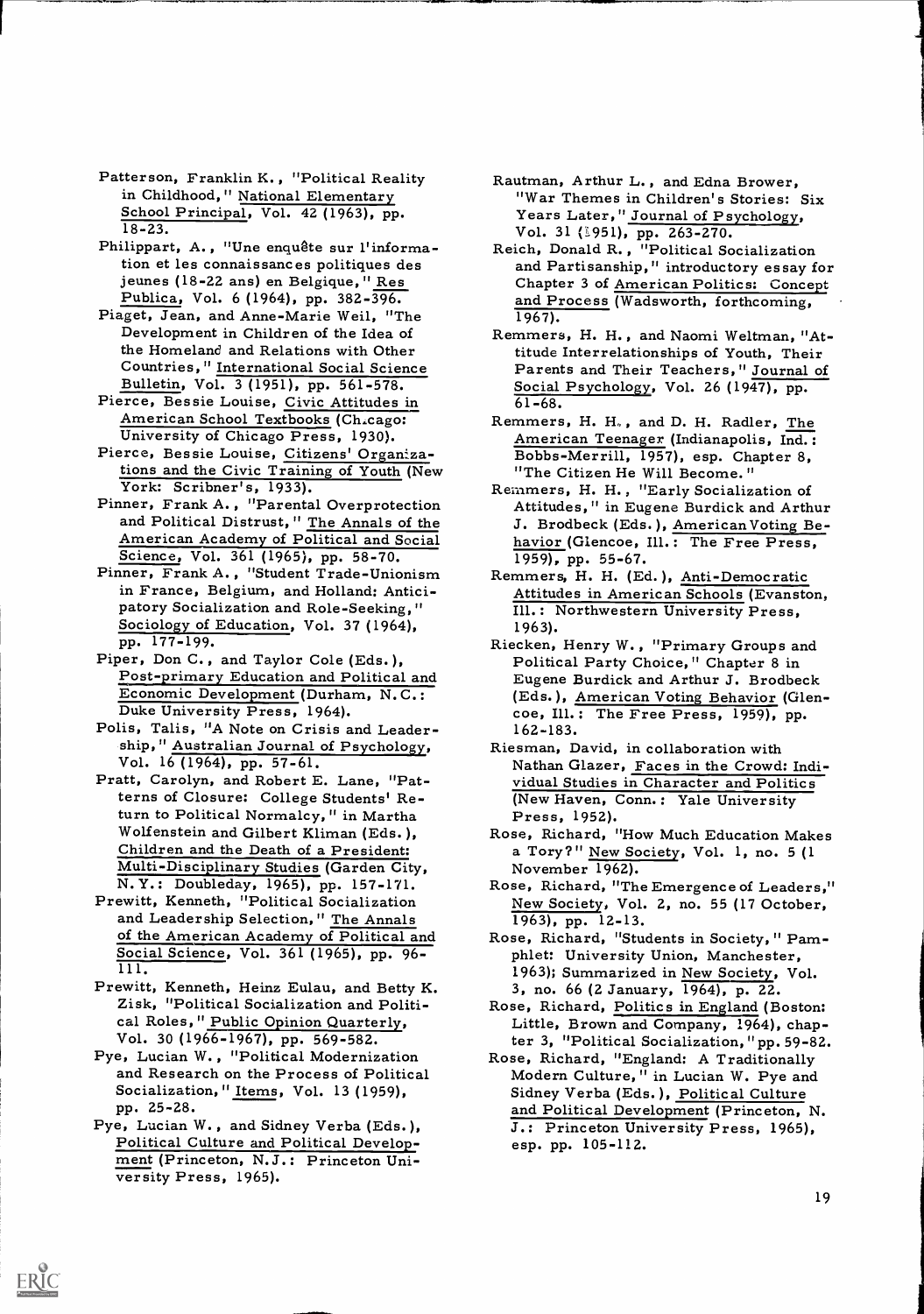- Rothman, Kenneth I. , "Attitude Competence and Education: A Selective Bibliographic Guide to the Relation of Education to Political Socialization," in James S. Coleman (Ed. ), Education and Political Development (Princeton, N.J.: Princeton Uni- versity Press, 1965), pp. 585-609.
- Schick, Marvin, and Albert Somit, "The Failure to Teach Political Activity, " The American Behavioral Scientist, Vol. 6  $(1963)$ , pp. 5-8.
- (1963), pp. 5-8.<br>Schiff, L. F. "The Obedient Rebels: A Study Solomon, F., and J. R. Fish<br>of College Conversions to Conservatism," and Peace: A Psychosocial Journal of Social Issues, Vol. 20 (1964), pp. 74-95.
- Scott, Robert E., "Mexico: The Established<br>Revolution," in Lucian W. Pye and Sidney Verba (Eds.), Political Culture and Polit-<br>ical Development (Princeton, N.J.: Princeton University Press, 1965), esp. pp. 347-371.
- Seasholes, Bradbury, "Political Socialization of Negroes: Image Development of Self and Polity, " in Negro Self-Concept, The Report of a Conference Sponsored by the Lincoln Filene Center for Citizenship and Public Affairs (New York: McGraw-
- Hill, 1965), pp. 52-90.<br>Selvin, Hanan C., and Warren O. Hagstrom, "The Determinants of Support for Civil<br>Liberties, " British Journal of Sociology, Vol. 11 (1960), pp. 51-73.
- Sigel, Roberta, "Assumptions About the<br>Learning of Political Values," The Annals
- Social Science, Vol. 361 (1965), pp. 1-9. Sigel, Roberta, "Television and the Reactions of School-children to the Assassination," in Bradley S. Greenberg and Edwin Foscano (Eds. ), The Integration of Politic<br>B. Parker (Eds. ), The Kennedy Assassi- Communities (Philadelphia, Pa.: J. P. nation and the American Public (Stanford, Calif. : Stanford University Press, 1965), pp. 199-219.
- Sigel, Roberta, "An Exploration into Some Aspects of Political Socialization: School Children's Reactions to the Death of a President," in Martha Wolfenstein and Uyeki, Eugene S., and Richard W. Dodge, Gilbert Kliman (Eds. ), Children and the Death of a President: Multi-Disciplinary Studies (Garden City, N.Y.: Doubleday,<br>1965), pp. 30-61.
- Sigel, Roberta, "The Political Image of<br>President John F. Kennedy as Seen by<br>School Children," <u>The Am</u>erican Political Science Review, forthcoming, March 1968.
- Skrzypek, Stanislaw, "The Political, Cultur- al, and Social Views of Yugoslav Youth," Public Opinion Quarterly, Vol. 29 (1965), pp. 87-106.
- Snyder, Louis L. , "Nationalistic Aspects of the Grimm Brothers' Fairy Tales, " Journal of Social Psychology, Vol. 33 (1951), pp. 209-223.
- Solberg, Patricia Anne, "Attitudes of Cana- dian Veterans to Political and Economic Issues," Journal of Social Psychology,
- Solomon, F. , and J. R. Fishman, "Youth and Peace: A Psychosocial Study of Student Peace Demonstrators in Washington, D.C., " Journal of Social Issues, Vol. 20 (1964), pp. 54-73.
- Somit, Albert, Rita W. Nealon, and Walter H. Wilke, "Evaluating the Effects of Social-Science Instruction, " Journal of Higher Education, Vol. 26 (1955), pp. 319-322.
- Somit, Albert, Joseph Tanenhaus, Walter H. Wilke, and Rita W. Cooley, "The Effect of the Introductory Political Science Course on Student Attitudes toward Personal Political Participation, " American Political Science Review, Vol. 52 (1958), pp. 1129- 1132.
- Stahl, Walter (Ed.), Education for Democracy in West Germany (New York: Praeger, 1961).
- Learning of Political Values," The Annals (a) American Youth," American Sociological<br>of the American Academy of Political and (1988) Review, Vol. 22 (1957), pp. 553-561. Stoodley, Bartlett, "Normative Attitudes of Filipino Youth Compared with German and Review, Vol. 22 (1957), pp. 553-561.
	- Teune, Henry, "The Learning of Integrative Habits," in Philip E. Jacob and James V. Toscano (Eds. ), The Integration of Political<br>Communities (Philadelphia, Pa.: J. P.<br>Lippincott, 1964), pp. 247-282.
	- Thompson, Leonard M., Politics in the Republic of South Africa (Boston, Mass.: Little, Brown, 1966), esp. "The Sociali- zation Process," pp. 98-113.
	- "Generational Relations in Political Attitudes and Involvement," Sociology and Social Research, Vol. 48 (1964), pp. 155-165.
	- Veneziani, G. , "I liceali italiani e la politi- ca" (Italian secondary school students and politics), Occidente, Vol. 11 (1955), pp. 449-460.

20

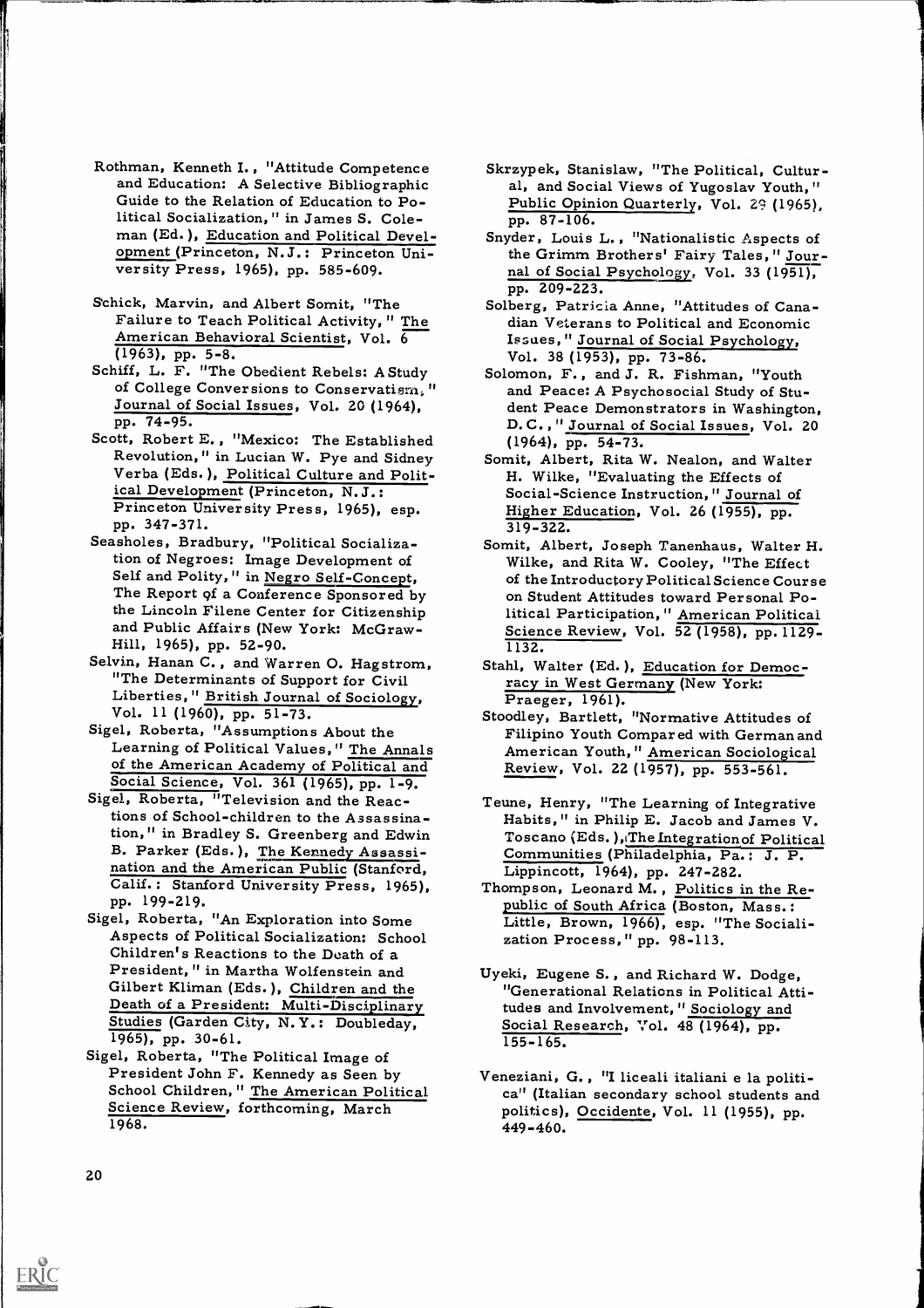- Verba, Sidney, <u>Small Groups and Political</u> Wilkinson, Rupert, <u>Gentlemanly Power</u><br>Behavior (Princeton, N.J.: Princeton (New York: Oxford University Press, 1961), esp. pp. 29-60. 1964).<br>Verba, Sidney, "Germany: The Remakin
- of Political Culture," in Lucian W. Pye and Sidney Verba (Eds.), Political Culture and Political Development (Princeton, N.J.: Princeton University Press, 1965), esp. pp. 154-168.
- Verba, Sidney, "Comparative Political Culture," in Lucian W. Pye and Sidney Verba (Eds. ), Political Culture and Political Development (Princeton, N.J.:<br>Princeton University Press, 1965), esp.<br>pp. 512-560.
- Wahl, C. W. , "The Relation Between Primary and Secondary Identification: Psychiatry and the Group Sciences, " in Eugene Burdick and Arthur J. Brodbeck (Eds.), American Voting Behavior (Glen-<br>coe, Ill.: The Free Press, 1959), pp. 262-280.
- Wahlke, John C., et al., The Legislative Multi-Disciplinary Studies (Garden City, System (New York: Wiley, 1962), esp.  $N, Y$ .: Doubleday, 1965), pp. 62-79.<br>Chapter 4, "Recollections," by Heinz Wolins, Martin, "Some Theory
- Ward, Robert E., "Japan: The Continuity of<br>Modernization," in Lucian W. Pye and<br>Sidney Verba (Eds.), <u>Political Culture</u> and Political Development (Princeton, N. J.: Princeton University Press, 1965), esp. pp. 44-53.
- esp. pp. 44-53. 429-442.<br>
Wasby, Stephen L., "The Impact of the Wolins, Mart<br>
Family on Politics: An Essay and Re-<br>
view of the Literature," The Family Life Care," Ch<br>
Coordinator, Vol. 15 (1966), pp. 3-24. Wylie, Laure<br>
W
- tures," in Lucian W. Pye and SidneyVerba (Eds. ), Political Culture and Political
- Weinstein, Eugene A. , "Development of the Concept of Flag and the Sense of National Identity, " Child Development, Vol. 28
- (1957), pp. 167-174.<br>White, Ralph K., and Ronald Lippitt, Autocracy and Democracy: An Experimental Inquiry (New York: Harper, 1960).
- Wilder, Emilia, "Impact of Poland's 'Stabili- Zeligs, Rose, "Children's Concepts and<br>zation' on Its Youth," Public Opinion Stereotypes of Polish, Irish, Finn, H
- Quarterly, Vol. 28 (1964), pp. 447-452. Wilkinson, Rupert, "Political Leadership and the Late Victorian Public School," British Journal of Sociology, Vol. 13 (1962), pp. 320-330.

- Wilkinson, Rupert, Gentlemanly Power (New York: Oxford University Press, 1964).
- Attitudes in Sweden, "Journal of Abnormal and Social Psychology, Vol. 53 (1956), pp. 74-77.
- Wilson, Howard E. , Education for Civic Competence (New York: McGraw-Hill, 1938), esp. pp. 17-89.
- Wiseman, H. Victor, Politics in Everyday Life (Oxford: Basil Blackwell, 1966), esp. Part One, Chapter 6, "Political So- cialization and Recruitment."
- Wolfenstein, Martha, and Gilbert Kliman (Eds. ), Children and the Death of a President: Multi-Disciplinary Studies (Garden City, N. Y.: Doubleday, 1965).
- Wolfenstein, Martha, "Death of a Parent and Death of a President: Children's Reactions to Two Kinds of Loss," in Martha Wolfenstein and Gilbert Kliman (Eds. ), Children and the Death of a President: Multi-Disciplinary Studies (Garden City, N. Y.: Doubleday, 1965), pp. 62-79.
- in Child Care: A Cross-Cultural View, " Child Welfare, Vol. 42 (1963), pp. 369- 377, 399.
- Wolins, Martin, "Political Orientation, Social Reality, and Child Welfare," The Social Service Review, Vol. 38 (1964), pp.
- Wolins, Martin, "Another View of Group Care," Child Welfare, Vol. 44 (1965),
- Wylie, Laurence, Village in the Vaucluse (Cambridge, Mass.: Harvard University Press, 1957), esp. Chapters 3-5 and 10.
- Development (Princeton, N.J.: Princeton Zeigler, Harmon, The Political World of the University Press, 1965), esp. pp. 238-<br>
241. The Center for the Advanced Study of Ed-Zeigler, Harmon, The Political World of the High School Teacher (Eugene, Oregon: ucational Administration, 1966), esp.<br>Chapter 6, "The Classroom as a Forum,"
	- pp. 113-133. Zeligs, Rose, "The Meaning of Democracy to Sixth-Grade Children," Journal of Genetic Psychology, Vol. 76 (1950), pp.<br>263-282.
	- Stereotypes of Polish, Irish, Finn, Hun-<br>garian, Dane, Czechoslovakian, Hindu, and Filipino," Journal of Genetic Psychol-<br>ogy, Vol. 77 (1950), pp. 73-84.
	- Zeligs, Rose, "Nationalities Children Would Choose If They Could Not Be Americans, " Journal of Genetic Psychology, Vol. 79 (1951), pp. 55-68.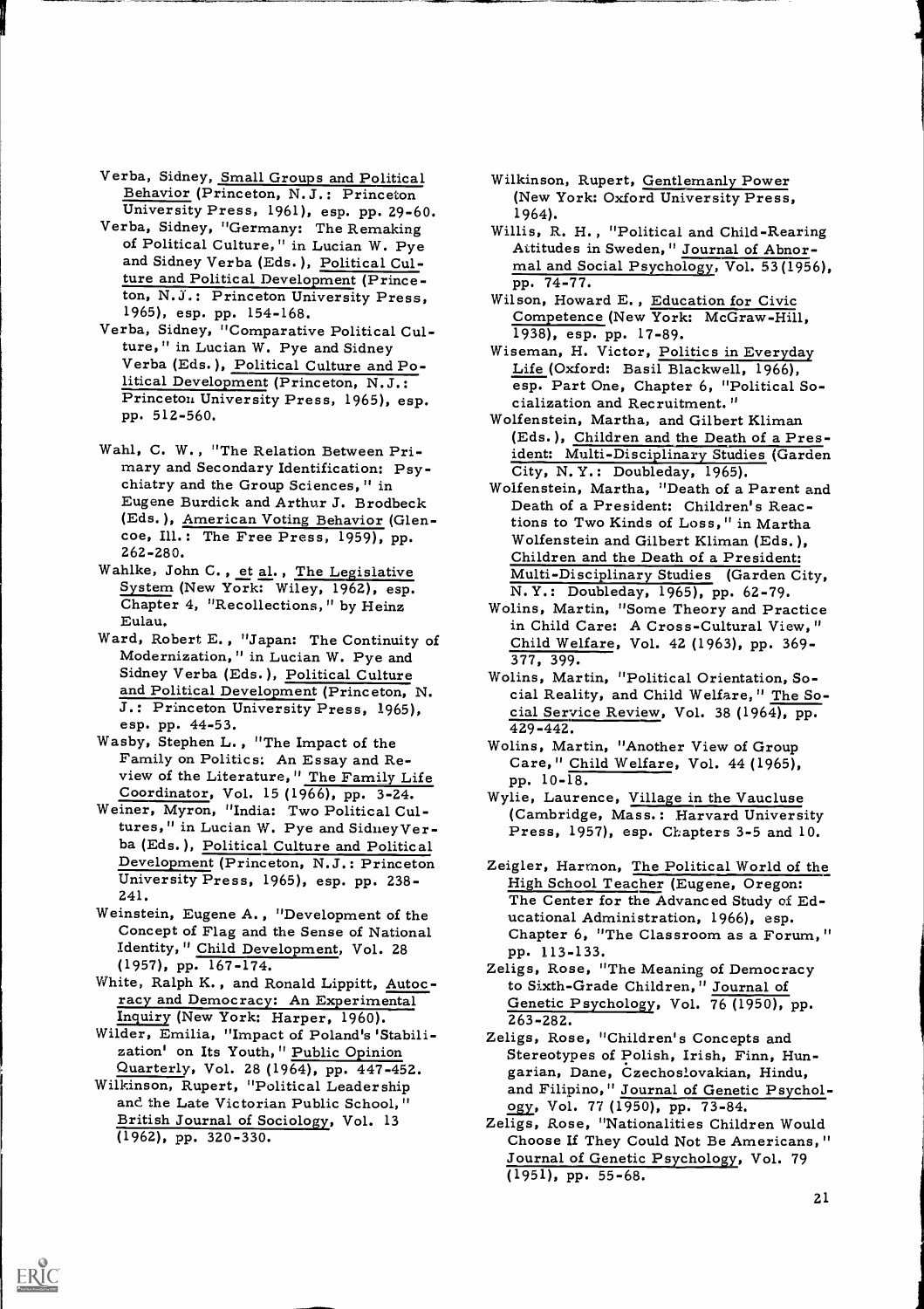- Zeligs, Rose, "Children's Concepts and Stereotypes of Turk, Portuguese, Rou- manian, Arab, Chinese, French-Canadian, Mulatto, South American, Hawaiian, and Australian, "Journal of Genetic Psy-<br>chology, Vol. 83 (1953), pp. 171-178.
- Ziblatt, David, "High School Extracurricular Activities and Political Socialization," The Annals of the American Academy of

Political and Secial Science, Vol. 361  $(1965)$ , pp. 20-31.

Zilbach, Joan J., "The Impact of the Assassination of President Kennedy on Child Psychiatric Patients, " in Martha Wolfen- stein and Gilbert Kliman (Eds. ), Children and the Death of a President: Multi-Disciplinary Studies (Garden City, N. Y.: Doubleday, 1965), pp. 135-156.